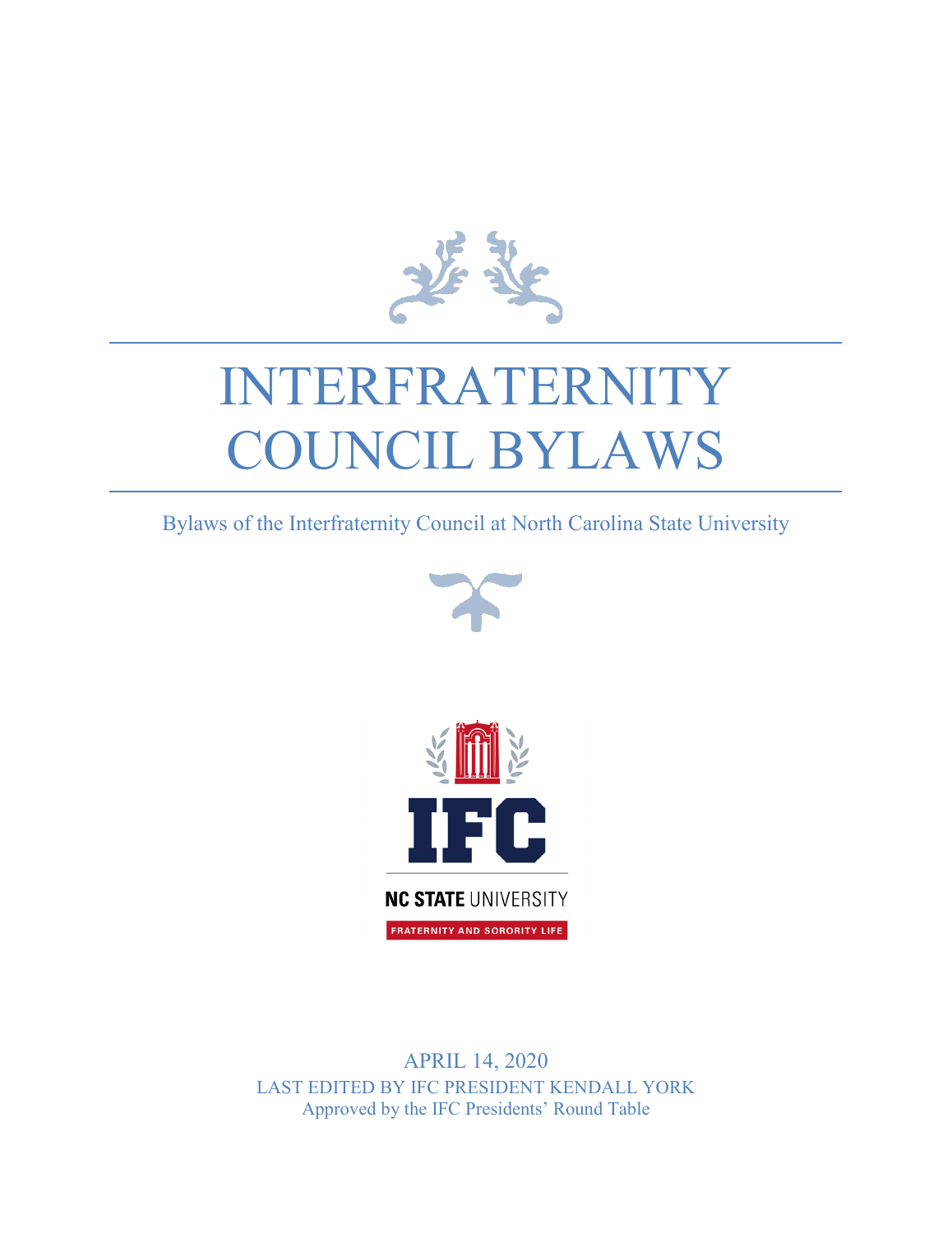# *Abbreviations*

| IFC.        |
|-------------|
| <b>FSL</b>  |
| NIC.        |
| NC State    |
| <b>PRR</b>  |
| <b>FIPG</b> |
|             |

# *Table of Contents*

| <b>Article I</b>    | <b>Role of the IFC Representative</b>           |                  |
|---------------------|-------------------------------------------------|------------------|
| <b>Section I</b>    | <b>IFC</b> Representative                       | $\overline{4}$   |
| <b>Article II</b>   | <b>Role of the IFC Executive Board Officers</b> | $\boldsymbol{4}$ |
| <b>Section I</b>    | <b>IFC</b> President                            | 4                |
| <b>Section II</b>   | <b>IFC Vice President of Standards</b>          |                  |
| <b>Section III</b>  | <b>IFC Vice President of Recruitment</b>        |                  |
| <b>Section IV</b>   | <b>IFC Vice President of Operations</b>         |                  |
| <b>Section V</b>    | <b>IFC Vice President of Campus Traditions</b>  |                  |
| <b>Section VI</b>   | <b>IFC Vice President of Member Development</b> |                  |
| <b>Section VII</b>  | <b>IFC Vice President of Scholarship</b>        | 8                |
| <b>Section VIII</b> | <b>IFC Vice President of Communication</b>      | 8                |
| <b>Article III</b>  | <b>Role of the IFC Justice</b>                  | 8                |
| <b>Section I</b>    | <b>IFC Justice</b>                              | 8                |
| <b>Article IV</b>   | <b>Role of the IFC Standing Committees</b>      | 9                |
| <b>Section I</b>    | <b>IFC Culture Committee</b>                    | 9                |
| <b>Section II</b>   | <b>IFC</b> Tailgate Committee                   | 9                |
| <b>Section III</b>  | <b>IFC Recruitment Committee</b>                | 9                |
| <b>Section IV</b>   | <b>IFC Community Investment Committee</b>       | 9                |
| <b>Section</b> V    | <b>IFC Service Committee</b>                    | 9                |
| <b>Section VI</b>   | <b>IFC Campus Traditions Committee</b>          | 10               |
| <b>Section VII</b>  | <b>IFC Member Development Committee</b>         | 10               |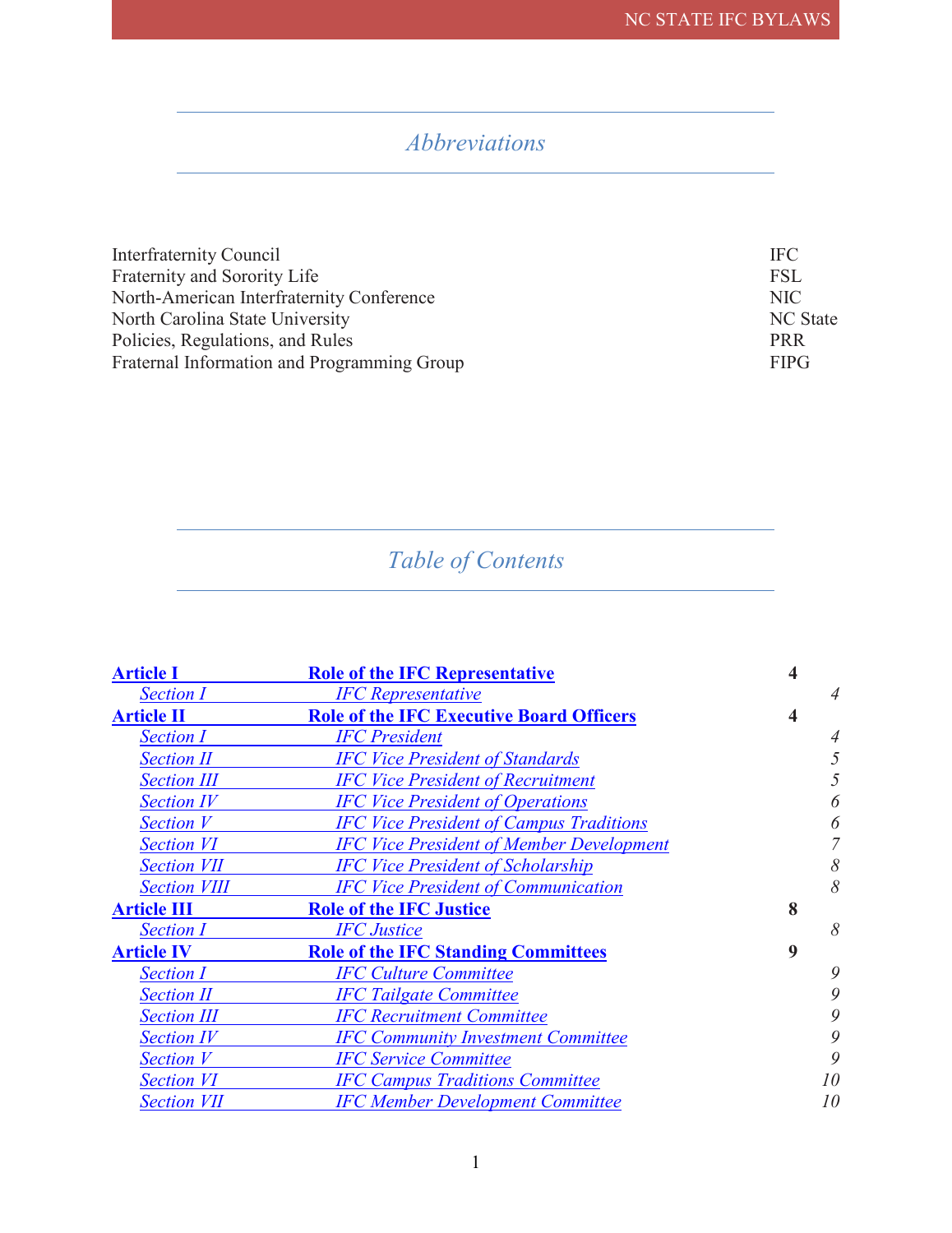| <b>Section VIII</b> | <b>IFC Scholarship Committee</b>                           |    | 10              |
|---------------------|------------------------------------------------------------|----|-----------------|
| <b>Section IX</b>   | <b>IFC Marketing Committee</b>                             |    | 10 <sup>°</sup> |
| <b>Article V</b>    | <b>Role of the IFC Advisor</b>                             | 10 |                 |
| <b>Section I</b>    | <b>IFC</b> Advisor                                         |    | 10              |
| <b>Section II</b>   | <b>Annual Data Reporting to the NIC</b>                    |    | 11              |
| <b>Article VI</b>   | <b>Financial Management Policy</b>                         | 12 |                 |
| <b>Section I</b>    | <b>Fiscal Year</b>                                         |    | 12              |
| <b>Section II</b>   | <b>IFC Annual Budget</b>                                   |    | 12              |
| <b>Section III</b>  | <b>IFC Contingency Account</b>                             |    | 12              |
| <b>Section IV</b>   | <b>Appropriate Use of IFC Funds</b>                        |    | 12              |
| <b>Section V</b>    | <b>Expenditure Approval</b>                                |    | 12              |
| <b>Section VI</b>   | <b>Requests for Reimbursement</b>                          |    | 13              |
| <b>Section VII</b>  | Signature Req. for Financial Accounts & Transactions       |    | 13              |
| <b>Section VIII</b> | <b>Financial Reporting</b>                                 |    | 13              |
| <b>Section IX</b>   | <b>Financial Record Keeping</b>                            |    | 13              |
| <b>Section X</b>    | <b>Independent Annual Financial Audit</b>                  |    | 13              |
| <b>Article VII</b>  | <b>Member Fraternity Financial Obligations</b>             | 13 |                 |
| <b>Section I</b>    | <b>IFC Active Member Fraternity Dues</b>                   |    | 14              |
| <b>Section II</b>   | <b>Establishment of IFC Member Fraternity Dues</b>         |    | 14              |
| <b>Section III</b>  | <b>IFC Active Member Fraternity Dues Assessment</b>        |    | 14              |
| <b>Section IV</b>   | <b>IFC New Member Fraternity Dues Assessment</b>           |    | 14              |
| <b>Section V</b>    | <b>New IFC Member Fraternity Dues</b>                      |    | 14              |
| <b>Section VI</b>   | <b>Fines</b>                                               |    | 15              |
| <b>Section VII</b>  | <b>Delinquent Payments</b>                                 |    | 15              |
| <b>Article VIII</b> | <b>IFC Code of Conduct</b>                                 | 15 |                 |
| <b>Section I</b>    | <b>IFC Code of Conduct</b>                                 |    | 15              |
| <b>Section II</b>   | <b>Membership Education</b>                                |    | 16              |
| <b>Section III</b>  | Definition of Hazing                                       |    | 16              |
| <b>Section IV</b>   | <b>Policy on Alcohol and Drugs</b>                         |    | 17              |
| <b>Article IX</b>   | <b>IFC Judicial Policy</b>                                 | 17 |                 |
| <b>Section I</b>    | <b>IFC Judicial Powers and Responsibilities</b>            |    | 17              |
| <b>Section II</b>   | <b>Due Process</b>                                         |    | 17              |
| <b>Section III</b>  | <b>Filing of Complaints</b>                                |    | 18              |
| <b>Section IV</b>   | <b>Notification of Charges</b>                             |    | 18              |
| <b>Section V</b>    | <b>Investigatory Evidence</b>                              |    | 18              |
| <b>Section VI</b>   | <b>Informal Judicial Hearing</b>                           |    | 18              |
| <b>Section VII</b>  | <b>Prohibited Sanctions for Informal Judicial Hearings</b> |    | 19              |
| <b>Section VIII</b> | <b>Formal IFC Judicial Board Hearing</b>                   |    | 19              |
| <b>Section IX</b>   | <b>Formal IFC Judicial Board Hearing Proceedings</b>       |    | 19              |
| <b>Section X</b>    | <b>Conflicts of Interest</b>                               |    | 20              |
| <b>Section XI</b>   | <b>Non-Status Sanctions</b>                                |    | 20              |
| <b>Section XII</b>  | <b>Status Sanctions</b>                                    |    | 21              |
| <b>Section XIII</b> | <b>Duration of Sanctions</b>                               |    | 21              |
| <b>Section XIV</b>  | <b>Notification of Findings</b>                            |    | 21              |
| <b>Section XV</b>   | <b>Appeals</b>                                             |    | 21              |
| <b>Section XVI</b>  | <b>Non-Status Sanction Appeals</b>                         |    | 22              |
| <b>Section XVII</b> | <b>Status Sanction Appeals</b>                             |    | 22              |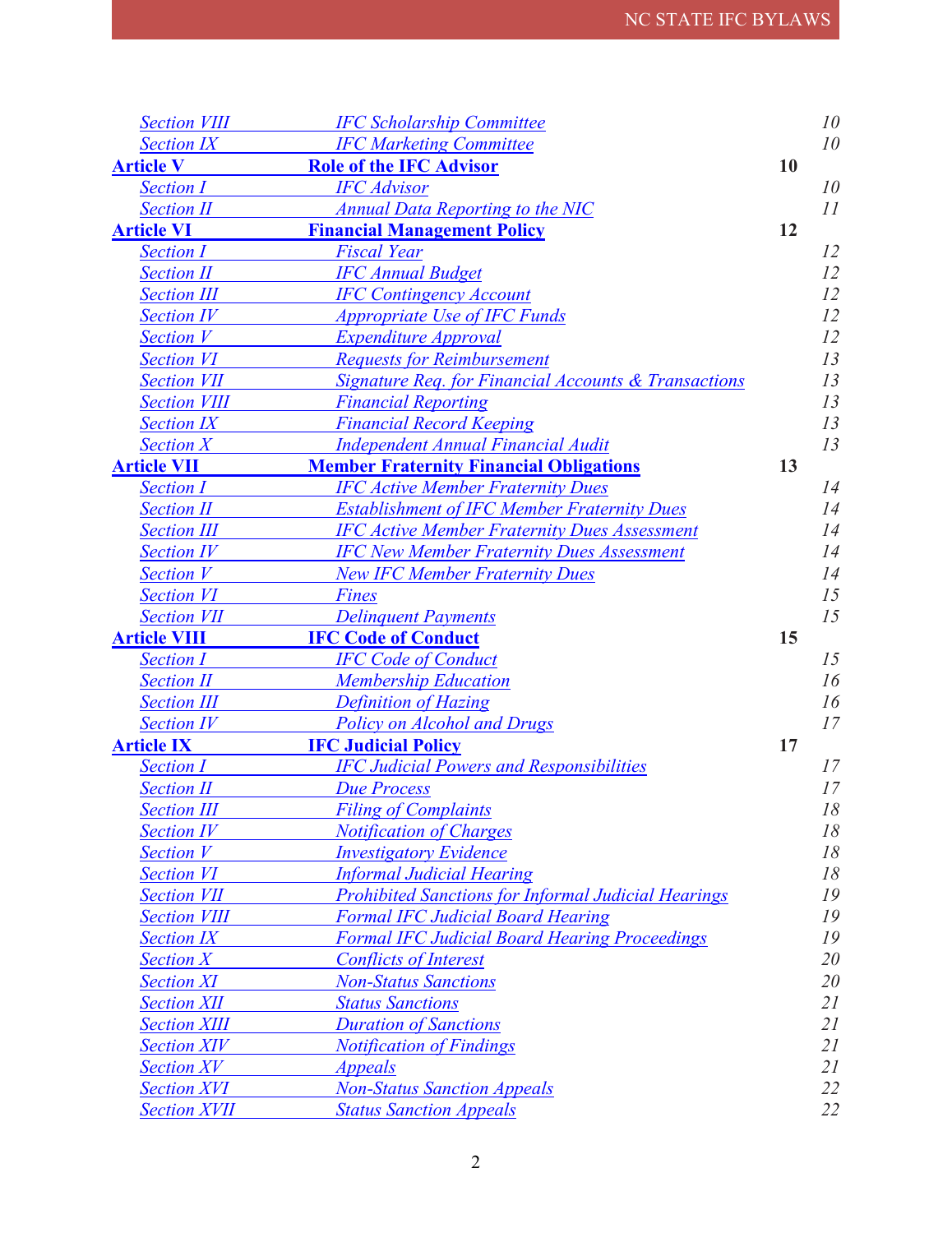| <b>Article X</b>    | <b>Expansion Policy</b>                                            | 22 |    |
|---------------------|--------------------------------------------------------------------|----|----|
| <b>Section I</b>    | <b>Expansion Philosophy</b>                                        |    | 22 |
| <b>Section II</b>   | <b>Expansion Processes</b>                                         |    | 23 |
| <b>Section III</b>  | Letter of Intent                                                   |    | 23 |
| <b>Section IV</b>   | <b>Petition for Associate Member Status</b>                        |    | 24 |
| <b>Section V</b>    | <b>Granting of Associate Member Status</b>                         |    | 24 |
| <b>Section VI</b>   | <b>Granting of Full Member Status</b>                              |    | 24 |
| <b>Article XI</b>   | <b>Recruitment Policy</b>                                          | 25 |    |
| <b>Section I</b>    | <b>Recruitment Philosophy</b>                                      |    | 25 |
| <b>Section II</b>   | Membership GPA Requirements                                        |    | 25 |
| <b>Section III</b>  | <b>IFC Sponsored Recruitment</b>                                   |    | 25 |
| <b>Section IV</b>   | <b>Year-Round Recruitment</b>                                      |    | 25 |
| <b>Section V</b>    | <b>Member Fraternity Recruitment</b>                               |    | 25 |
| <b>Section VI</b>   | <b>Bidding</b>                                                     |    | 26 |
| <b>Section VII</b>  | <b>Report of New Members</b>                                       |    | 26 |
| <b>Section VIII</b> | New Member Disassociate/De-pledging                                |    | 26 |
| <b>Section IX</b>   | Comity                                                             |    | 26 |
| <b>Article XII</b>  | <b>Publication &amp; Distribution of Constitution &amp; Bylaws</b> | 26 |    |
| <b>Section I</b>    | <b>Publication &amp; Distribution of Constitution &amp; Bylaws</b> |    | 26 |
| <b>Article XIII</b> | <b>Amendments</b>                                                  | 27 |    |
| <b>Section I</b>    | <b>Amendments</b>                                                  |    | 27 |
| <b>Section II</b>   | <b>Adoption</b>                                                    |    | 27 |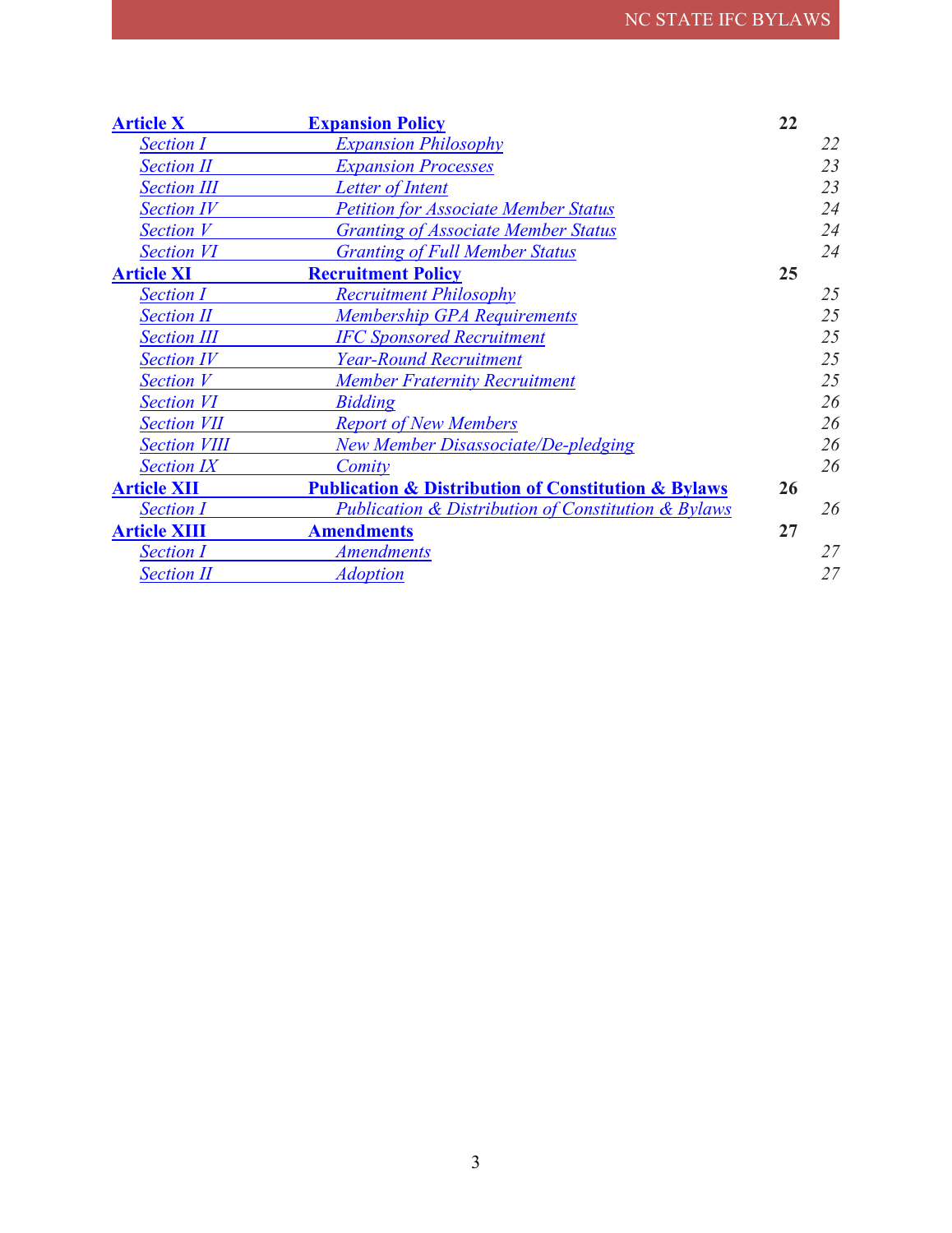# **ARTICLE I – ROLE OF THE IFC REPRESENTATIVE**

#### <span id="page-4-1"></span><span id="page-4-0"></span>**Section I. IFC Representative**

The duties and responsibilities of al IFC Representatives are as follows:

- A. Serve as a representative and voice for his Member Fraternity's concerns regarding the fraternity community
- B. Represent the larger fraternity community's interests
- C. Inform his Member Fraternity of the actions, discussions, and workings of the IFC Presidents Group
- D. Serve as a liaison between the IFC Presidents Group and his respective Member Fraternity
- E. Serve as an active member of IFC Standing Committees and Ad Hoc Committees, as necessary
- F. Represent the highest ideals of fraternity life to the greater campus community

# <span id="page-4-2"></span>**ARTICLE II – ROLE OF THE IFC EXECUTIVE BOARD OFFICERS**

#### <span id="page-4-3"></span>**Section I. IFC President**

The duties and responsibilities of the IFC President are as follows:

- A. Assume the general executive authority of the IFC as delegated to him in the IFC Constitution and Bylaws, and by the IFC Presidents Group
- B. Serve as chair of the Executive Board and represent the IFC on all committees, at any such functions, as he deems necessary and proper to carry out the duties of his office, and further the position of the IFC Fraternities
- C. Provide guidance and focus to the efforts of the IFC Presidents Group and Executive Board
- D. Call and preside over all regular and special meetings of the IFC Presidents Group, Presidents' Round Table, and Executive Board
- E. Cast the final vote in the event of a tie.
- F. Establish all committees and appoint all committee chairs
- G. Chair of the IFC Culture Committee
- H. Create and appoint such offices as he deems necessary and proper to carry out the duties of his office, and further the position of the IFC Fraternities
- I. Ensure that all decisions of the Judicial Board have been fully carried out
- J. Fill all vacancies to the Executive Board with approval of two-thirds (2/3) of the IFC Presidents Group
- K. Build rapport and establish positive working relationships between IFC and Member Fraternity leaders
- L. Serve as the official spokesperson for the fraternity community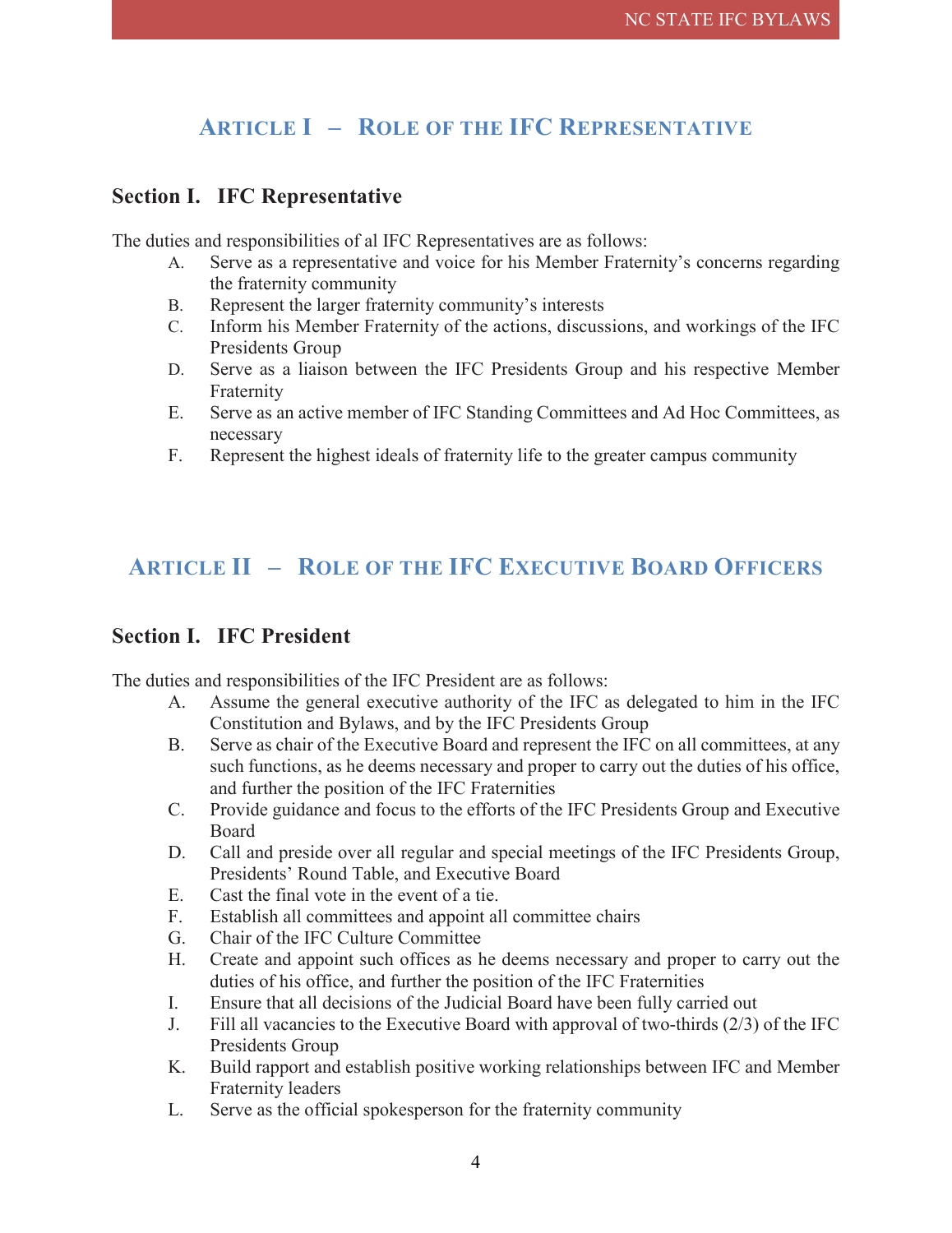- M. Appoint members to any commission or board that would directly affect the objectives and purposes of the Fraternity community and IFC
- N. Establish positive working relationships with campus and local law enforcement agencies
- O. Regularly interact with the leaders of other governing councils and campus organizations
- P. Establish a working relationship with key college administrators
- Q. Establish a working relationship with and communicate campus data, issues, and trends in a timely manner to the NIC
- R. Maintain current information for accurate Member Fraternity rosters

#### <span id="page-5-0"></span>**Section II. IFC Vice President of Standards**

The duties and responsibilities of the IFC Vice President of Standards are as follows:

- A. Assume all the powers and responsibilities delegated to the President in the absence of the President
- B. Chair of the IFC Judicial Board and serve as the nonvoting Chief Justice of all IFC Judicial Board hearings
- C. Oversee and direct the actions of the Chapter Advisory Committee as a voting member of the committee
- D. Investigate and refer to the IFC Judicial Board alleged violations of IFC policy, including but not limited to:
	- 1. The IFC Constitution, Bylaws, and policies
	- 2. Federal, state, and local laws
	- 3. The rules and regulations of NC State
	- 4. The general values-based conduct of fraternity men
- E. Ensure proper filing and preparation for all judicial actions
- F. Ensure compliance with all IFC judicial action imposed upon a Member Fraternity
- G. Educate Member Fraternities on the IFC Constitution and Bylaws, judicial processes, and risk management policies
- H. Conduct judicial policy and procedures training for new IFC Judicial Board justices
- I. Assist in conflict mediation between Member Fraternities
- J. Review and develop with the President plans for chapter expansion
- K. Review all IFC governance documents, at least annually
- L. Assist FSL Staff with the grading of each Member Fraternity's FSL Standards Packet
- M. Perform any action delegated to him by the IFC President or the IFC Presidents Group

#### <span id="page-5-1"></span>**Section III. IFC Vice President of Recruitment**

The duties and responsibilities of the IFC Vice President of Recruitment are as follows:

- A. Coordinate IFC rush as well as year-round recruiting efforts
- B. Chair of the IFC Recruitment Committee
- C. Utilize technology social media, websites, etc. in recruitment and marketing efforts
- D. Produce and distribute promotional materials to all incoming students and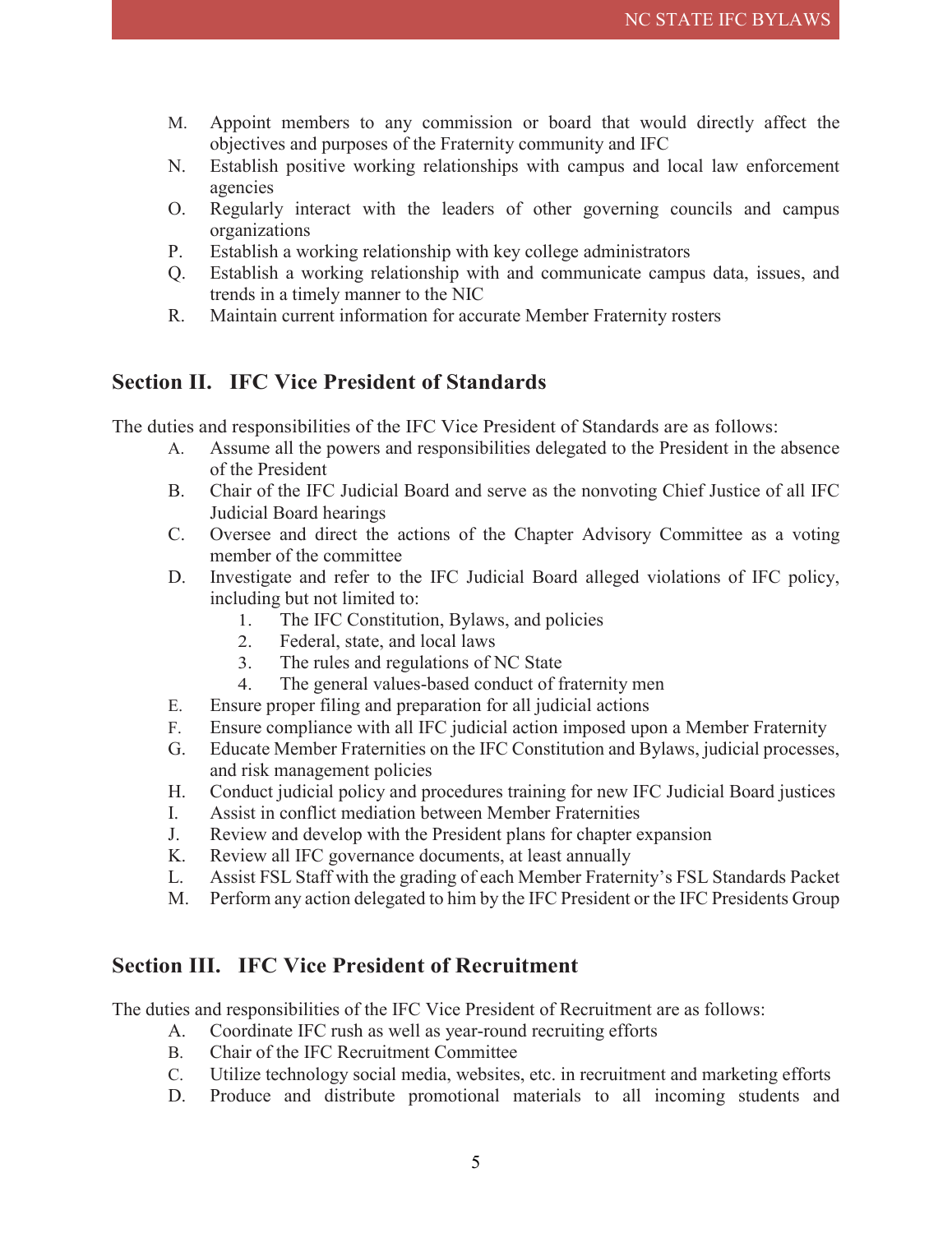unaffiliated students

- E. Develop recruitment workshops and programs for Member Fraternities
- F. Uphold the IFC Recruitment Policy and ensure no restrictive policies are placed on new member recruitment
- G. Maintain an interest list of Potential New Members
- H. Collect and maintain accurate New Member Rosters for each Member Fraternity
- I. Provide advice and support to Member Fraternity recruitment officers
- J. Perform any action delegated to him by the IFC President or the IFC Presidents Group

#### <span id="page-6-0"></span>**Section IV. IFC Vice President of Operations**

The duties and responsibilities of the IFC Vice President of Operations are as follows:

- A. Chair of the IFC Community Investment Committee
- B. Chair of the IFC Service Committee
- C. Submit a budget by the end of each semester for the following semester to the IFC Presidents Group for approval
- D. Collect IFC Member Fraternity dues or other assessments as needed
- E. Maintain accurate records throughout the year through invoicing and receipts
- F. Review and approve all IFC Expenditure Request Forms and IFC Reimbursement Request Forms
- G. Make all disbursements with a cosigner
- H. Prepare financial statements monthly and at the end of each term for distribution to all Member Fraternities
- I. Make bank deposits when necessary and in a timely manner
- J. Provide advice and support to Member Fraternity financial officers
- K. Serve as secretary of the IFC Executive Board and IFC President Group including, but not limited to, the following responsibilities:
	- 1. Distribute the meeting agenda and any on-paper reports or topics for review prior to all IFC Executive Board meetings, IFC Presidents Round Table meetings, and any other pertinent IFC or IFC-related meetings
	- 2. Keep an accurate roll of all representatives present during all IFC Executive Board meetings, IFC Presidents Round Table meetings, and any other pertinent IFC or IFC-related meetings
	- 3. Support the IFC Executive Board with any necessary room reservations
	- 4. Take minutes at all IFC Executive Board meetings, IFC Presidents Round Table meetings, and any other pertinent IFC or IFC-related meetings
	- 5. Distribute said minutes to all attendees and invitees of said meetings
	- 6. Maintain an updated database of contact information (phone number and email address) for all Member Fraternity presidents
- L. Perform any action delegated to him by the IFC President or the IFC Presidents Group

#### <span id="page-6-1"></span>**Section V. IFC Vice President of Campus Traditions**

The duties and responsibilities of the IFC Vice President of Campus Traditions are as follows: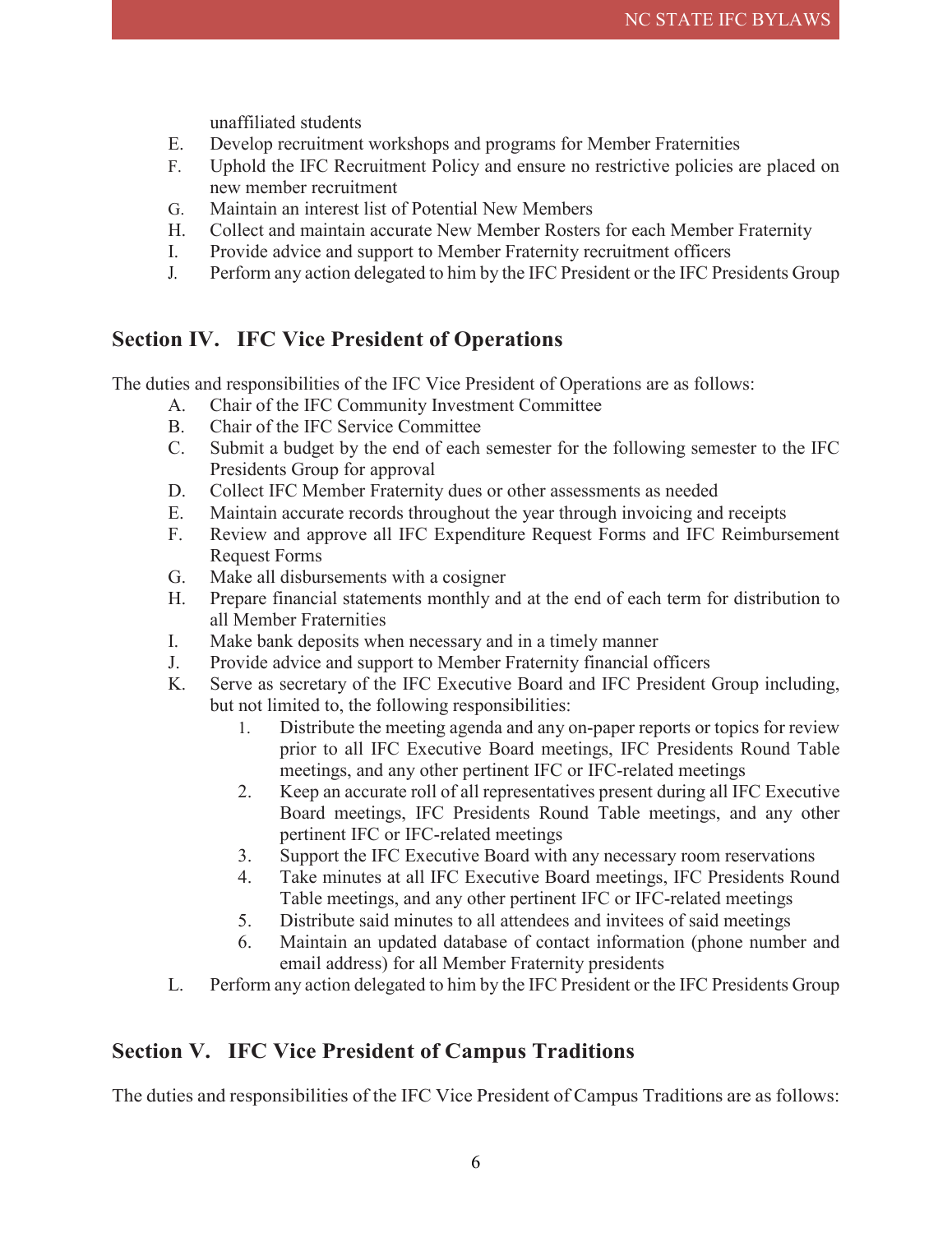- A. Chair of the IFC Campus Traditions Committee
- B. Be responsible for planning, organizing, and implementing IFC events and sponsorships that include, but are not limited to:
	- 1. Chillin' n Grillin'
	- 2. Spirit of the Pack
	- 3. Packapalooza
	- 4. RecFest
- C. In conjunction with the Vice President of Operations formulate a budget for each event
- D. Assume responsibility for coordinating, as an equal partner, the University's Greek Week with the Panhellenic Association, National Pan-Hellenic Council, and the Multicultural Greek Council as applicable
- E. Serve as a liaison between IFC and members of the NC State community, faculty, and staff in affected areas
- F. Provide officer transition and officer training education to chapters
- G. Work with faculty, staff, and student groups to implement a strategy to make the fraternity community more inclusive
- H. Maintain a regular working relationship with:
	- 1. The Dean of Students and/or Vice President of Student Affairs
	- 2. Undergraduate residence hall leaders
	- 3. Undergraduate student government, programming, and activities boards
- I. Perform any action delegated to him by the IFC President or the IFC Presidents Group
- J. Perform these duties with diversity and inclusion in mind.

#### <span id="page-7-0"></span>**Section VI. IFC Vice President of Member Development**

The duties and responsibilities of the IFC Vice President of Member Development are as follows:

- A. Chair of the IFC Member Development Committee
- B. Organize, develop, and implement a new member orientation program
- C. Develop opportunities for continuing member education by collaborating with alumni, NC State offices and departments, and student organizations to offer educational programming covering the following topics:
	- 1. Alcohol consumption
	- 2. Career preparation
	- 3. Civic engagement
	- 4. Hazing
	- 5. Leadership development
	- 6. Sexual assault/abuse
	- 7. Values and ethics
- D. Create and maintains a resource manual for officers of member chapters
- E. Collect and analyze statistics on membership, academics, new member retention, graduation rates, and campus involvement. Share statistics with the IFC Executive Board, IFC Presidents Group, IFC community, and general FSL community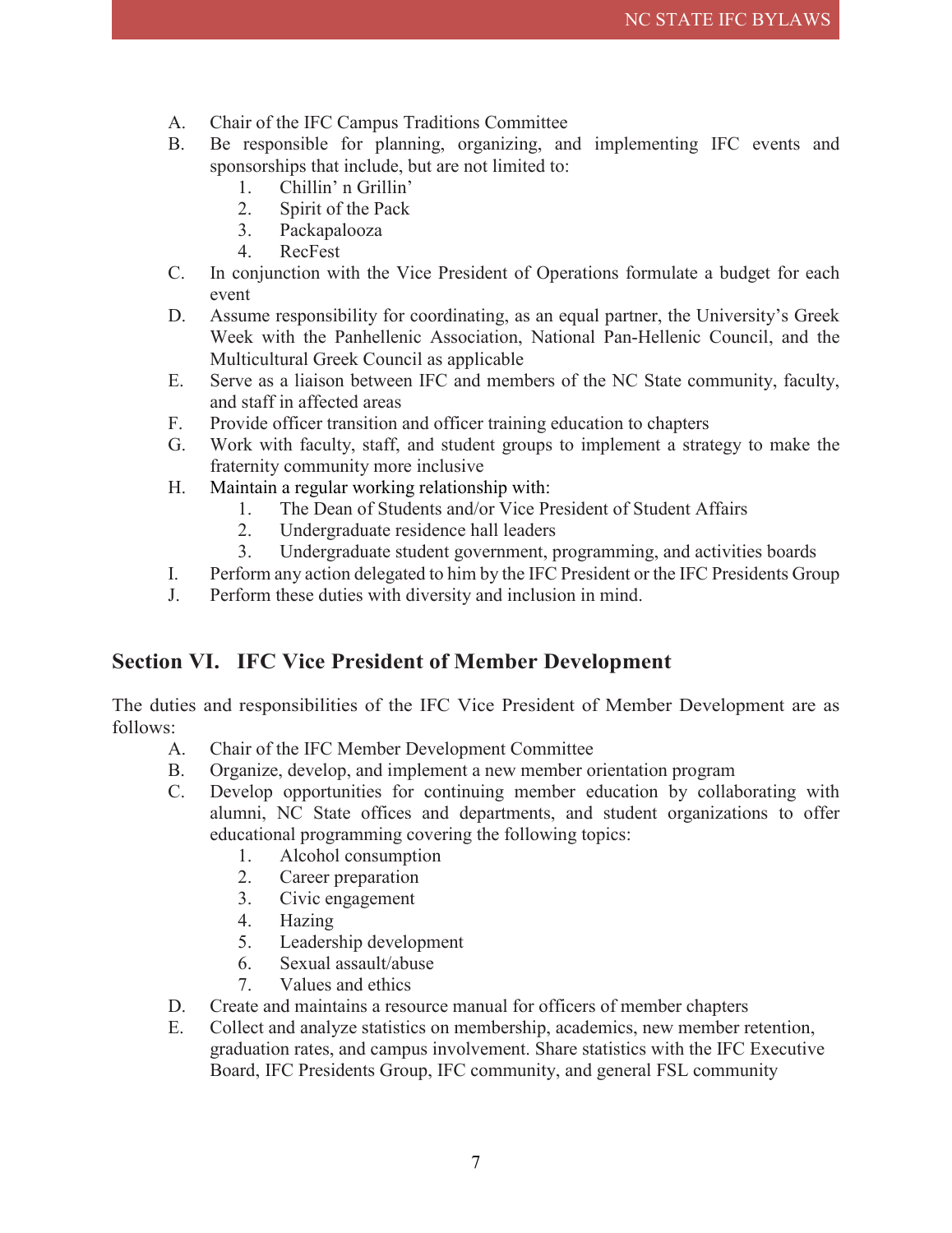- F. Serve as a liaison between IFC and members of the NC State community, faculty, and staff in affected areas
- G. Perform any action delegated to him by the IFC President or the IFC Presidents Group

#### <span id="page-8-0"></span>**Section VII. IFC Vice President of Scholarship**

The duties and responsibilities of the IFC Vice President of Scholarship are as follows:

- A. Chair of the IFC Scholarship Committee
- B. Coordinate a scholarship chair orientation program for Member Fraternities.
- C. Collect and distribute academic performance rankings
- D. Publish important academic dates and deadlines
- E. Collect and distribute information about campus academic services, such as tutors, the writing lab, math lab, learning assistance programs, interest tests, career counseling, placement workshops, and library resources
- F. Work individually with member fraternity scholarship chairs below the all-men's grade point average
- G. Build and maintain relationships with faculty, academic offices, and academic honorary societies
- H. Perform any action delegated to him by the IFC President or the IFC Presidents Group

#### <span id="page-8-1"></span>**Section VIII. IFC Vice President of Communication**

The duties and responsibilities of the IFC Vice President of Communication are as follows:

- A. Chair the IFC Marketing Committee
- B. Maintain an updated database of contact information for all relevant media outlets
- C. Develop and execute a marketing and media engagement, public relations, crisis response, and social media strategy
- D. Maintain the IFC webpage
- E. Collect and report Member Fraternity philanthropic dollars and activities
- F. Collect and disseminate information on the fraternity community to the cross-council Greek community and the NC State general student community
- G. Keep the media informed on upcoming events or potential news as well as results from previous events
- H. Establish a positive working relationship with external constituents
- I. Assist in the development of any IFC publications and outreach programs
- J. Provide advice and support to Member Fraternity communication chairs<br>K. Perform any action delegated to him by the IFC President or the IFC President
- <span id="page-8-2"></span>Perform any action delegated to him by the IFC President or the IFC Presidents Group

# **ARTICLE III – ROLE OF THE IFC JUSTICE**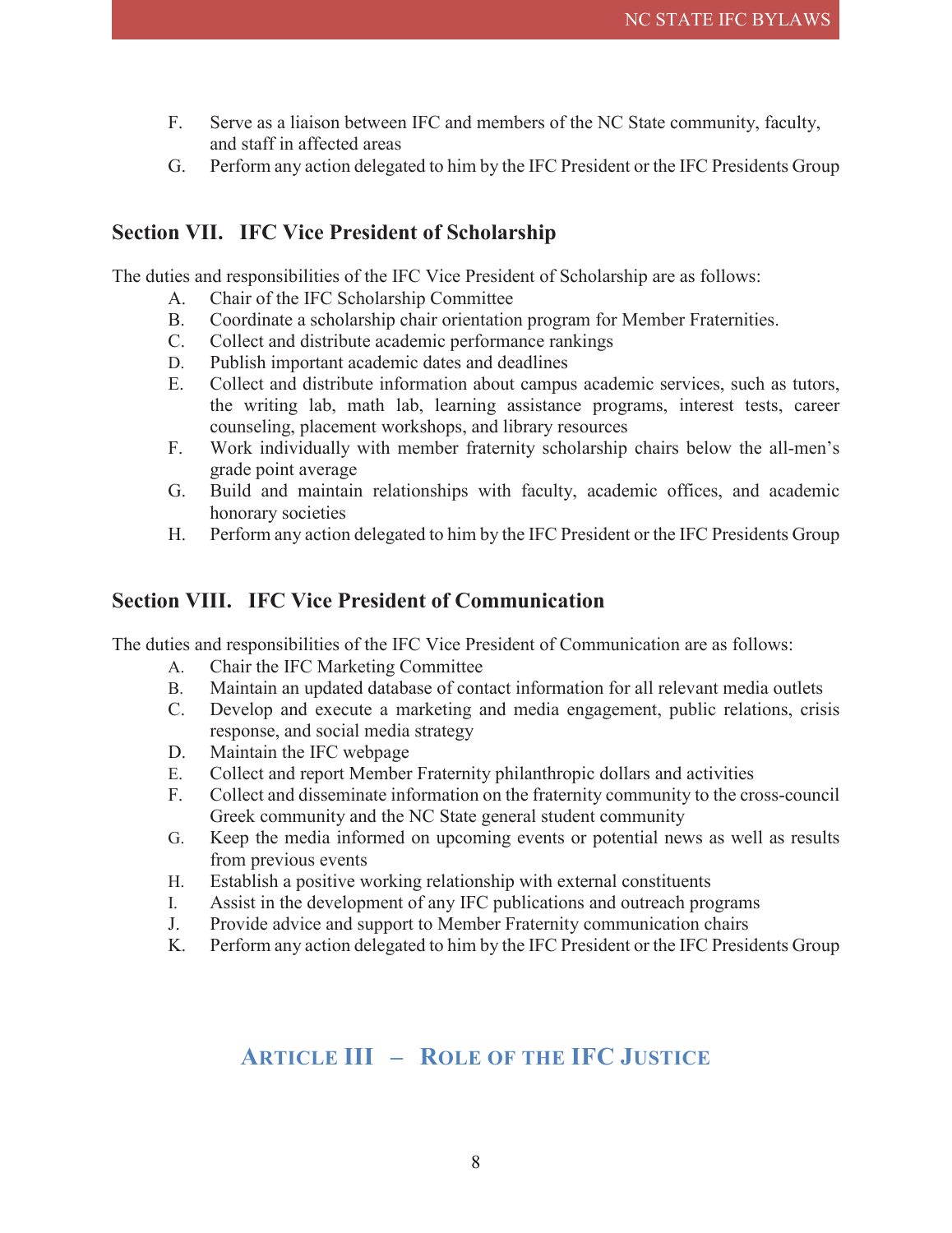#### <span id="page-9-0"></span>**Section I. IFC Justice**

The duties and responsibilities of an IFC Justice are as follows:

- A. Serve as an impartial justice, as called, on IFC Judicial Board hearings
- B. Uphold:
	- 1. The IFC Constitution, IFC Bylaws, and any other IFC-related policies
	- 2. The NC State PRR
	- 3. The general values-based conduct of fraternity men
- C. Maintain confidentiality in all judicial hearings, matters, and deliberations

# <span id="page-9-1"></span>**ARTICLE IV – ROLE OF THE IFC STANDING COMMITTEES**

#### <span id="page-9-2"></span>**Section I. IFC Culture Committee**

The IFC Culture Committee shall assist the IFC President in the development and implementation of cross-council events and/or campus partner events that do not directly relate to another committee. The purpose of said events shall be to promote unity in the cross-council Greek community and the NC State general student community.

#### <span id="page-9-3"></span>**Section II. IFC Tailgate Committee**

The IFC Tailgate Committee shall assist the IFC President, the IFC Advisor, and the FSL Office in the organization and operations of Member Fraternity sponsored football tailgates that are located in the NC State fraternity tailgate lot(s).

#### <span id="page-9-4"></span>**Section III. IFC Recruitment Committee**

The IFC Recruitment Committee shall assist the IFC Vice President of Recruitment in the development and implementation of activities, programs, and resources that foster its Member Fraternities' ability to implement a successful and quality recruitment effort while ensuring no restrictive policies are imposed on new member recruitment.

#### <span id="page-9-5"></span>**Section IV. IFC Community Investment Committee**

The IFC Community Investment Committee shall assist the IFC Vice President of Operations with appropriations and the financial planning of events related to community investment.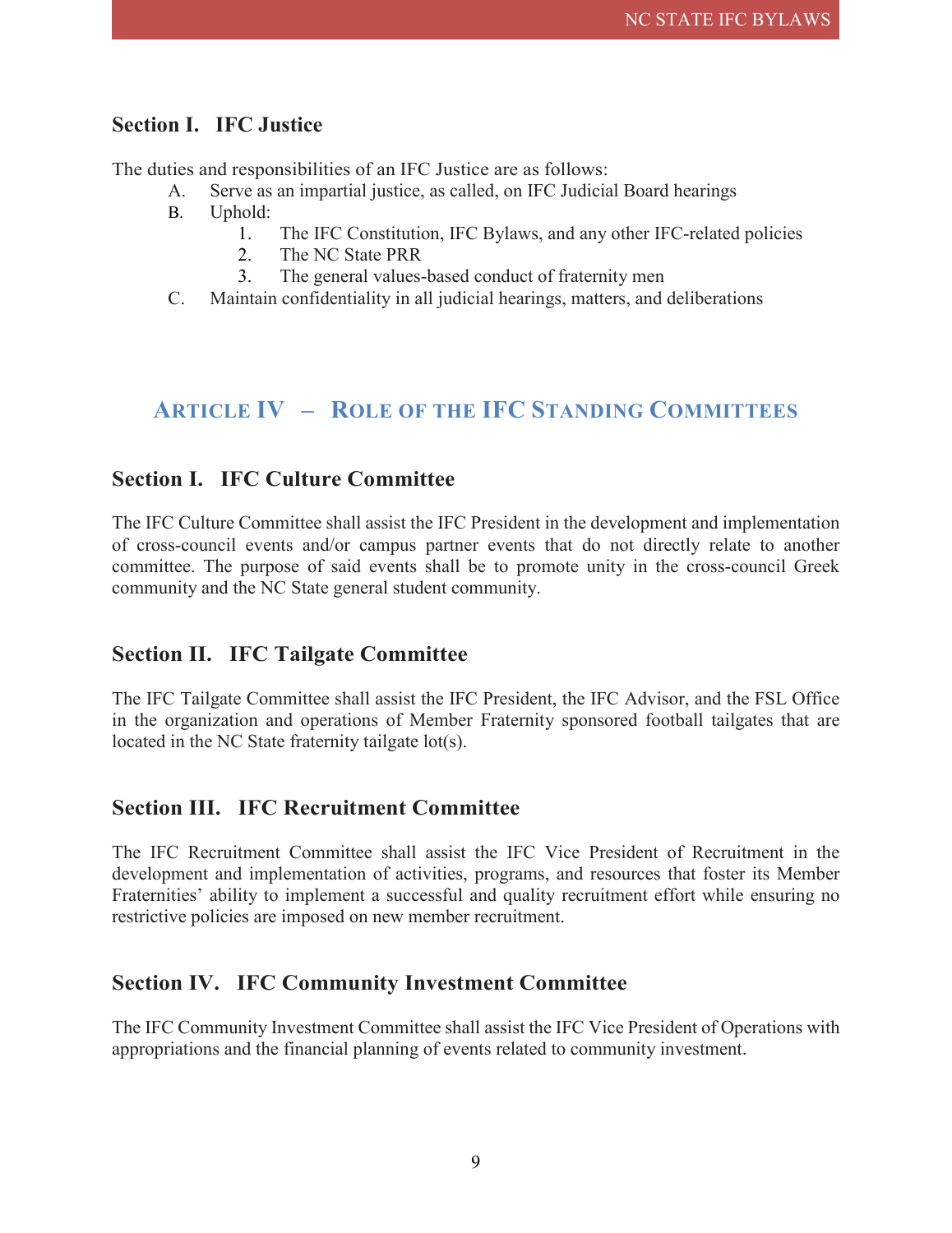#### <span id="page-10-0"></span>**Section V. IFC Service Committee**

The IFC Service Committee shall assist the IFC Vice President of Operations in the development and implementation of service and philanthropic endeavors that enhance the reputation and experience of the fraternity community and Member Fraternities at NC State.

#### <span id="page-10-1"></span>**Section VI. IFC Campus Traditions Committee**

The IFC Campus Traditions Committee shall assist the IFC Vice President of Campus Traditions in the planning, organization, and implementation of IFC events and sponsorships related to NC State traditions, the NC State community, and partnerships with other organizations or Greek councils. These events include, but are not limited to, Chillin' n Grillin', Greek Week, Spirit of the Pack, Packapalooza, and RecFest.

#### <span id="page-10-2"></span>**Section VII. IFC Member Development Committee**

The IFC Member Development Committee shall assist the IFC Vice President of Member Development in the development and implementation of activities, programs, and resources for continuing member development covering topics such as alcohol consumption, career preparation, civic engagement, hazing, leadership development, sexual assault/abuse, and values and ethics.

#### <span id="page-10-3"></span>**Section VIII. IFC Scholarship Committee**

The IFC Scholarship Committee shall assist the IFC Vice President of Scholarship in the development and implementation of activities, programs, and resources that promote academic achievement within its Member Fraternities.

#### <span id="page-10-4"></span>**Section IX. IFC Marketing Committee**

The IFC Marketing Committee shall assist the IFC Vice President of Communication in the development and implementation of a strategic marketing plan that promotes the fraternity community, fraternity recruitment, Member Fraternity involvement in service and philanthropic endeavors, and other programming, events, and/or aspects that enhance the reputation of the fraternity community at NC State.

# <span id="page-10-5"></span>**ARTICLE V – ROLE OF THE IFC ADVISOR**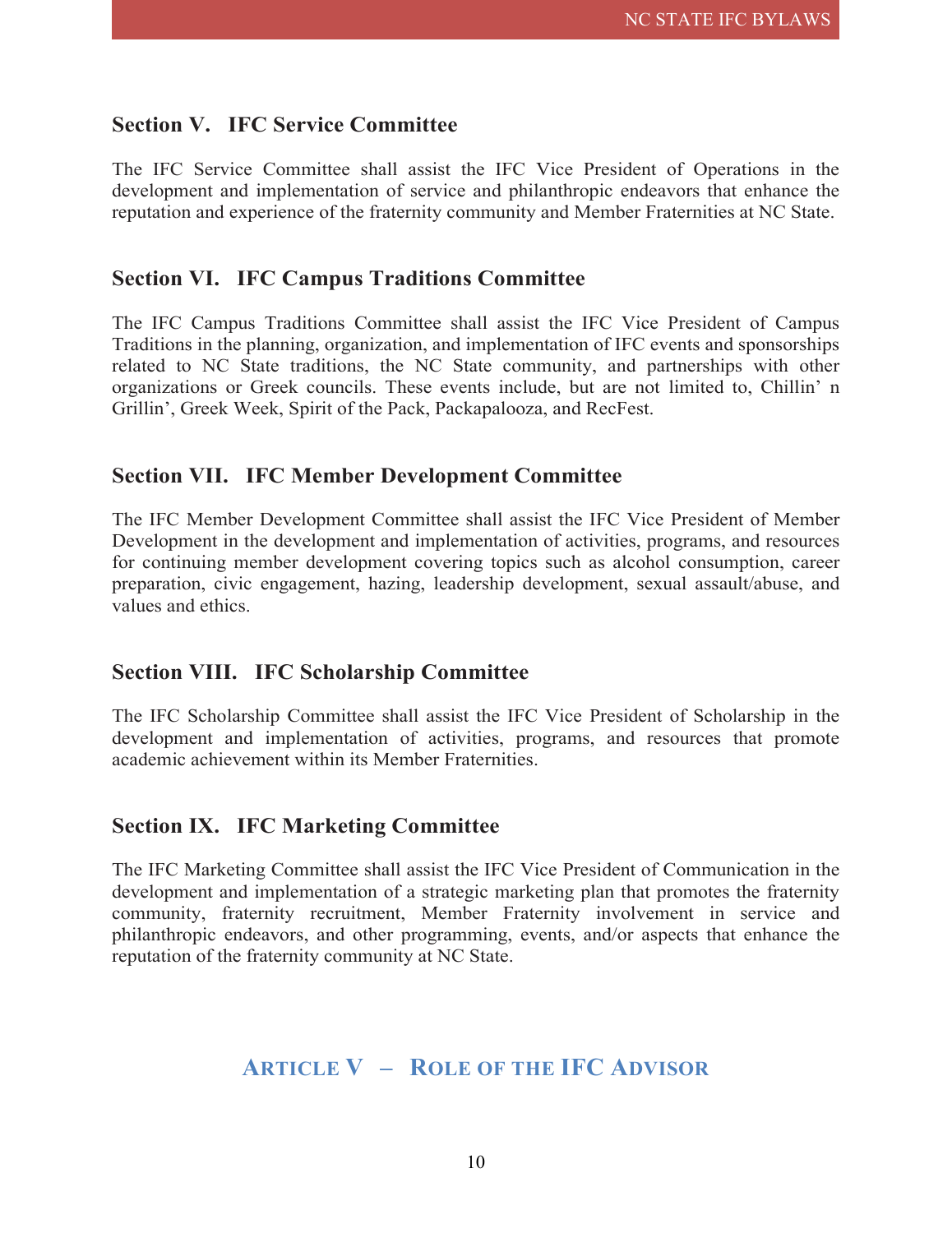#### <span id="page-11-0"></span>**Section I. IFC Advisor**

In accordance with the Standards and Guidelines for Fraternity and Sorority Advising Programs of the Council for the Advancement of Standards in Higher Education (CAS), the duties and responsibilities of the IFC Advisor are as follows:

- A. Advise the IFC and its Member Fraternities
- B. Advise financial processes
- C. Coordinate life safety, facility management, and risk management programs in conjunction with local agencies
- D. Facilitate or provide resources, including potential presenters of campus or national renown to conduct workshops, programs, retreats, and seminars on relevant topics, including the following:
	- 1. Multicultural Competence
	- 2. Leadership Development
	- 3. Recruitment and Intake
	- 4. Risk Management
- E. Monitor membership and academic retention by Member Fraternity and the entire community for purposes of improving academic support and recommending intervention strategies
- F. Gather and disseminate information via meetings, websites, newsletters, social media venues, and/or information bulletins to the various entities in fraternity life
- G. Provide assistance and advice in planning and assessing IFC and Member Fraternity programs
- H. Organize and facilitate leadership programs, retreats, and workshops
- I. Connect the Members and New Members of Member Fraternities to leadership opportunities across campus, in the local community, and within their (inter)national organizations
- J. Publish or share documents that focus on current events, leadership opportunities, trends, and other information regarding fraternity life
- K. Provide for the recording and archiving of information about the fraternal community and encourage Member Fraternity leaders to do the same within their organizations

#### <span id="page-11-1"></span>**Section II. Annual Data Reporting to the NIC**

In accordance with the NIC Standards, IFC Advisors shall assist the IFC in providing the following data to the NIC annually:

- A. Campus, All Men's, All Fraternity, and individual Member Fraternity GPA by semester
- B. Total number of men who pledged all Member Fraternities each academic year
- C. Total number of men who were initiated in all Member Fraternities each academic year
- D. Percentage of fraternity men compared to the total number of all men at NC State
- E. Total number of chapter and colonies opened and closed in each academic year
- F. Total number of FSL full time professionals at NC State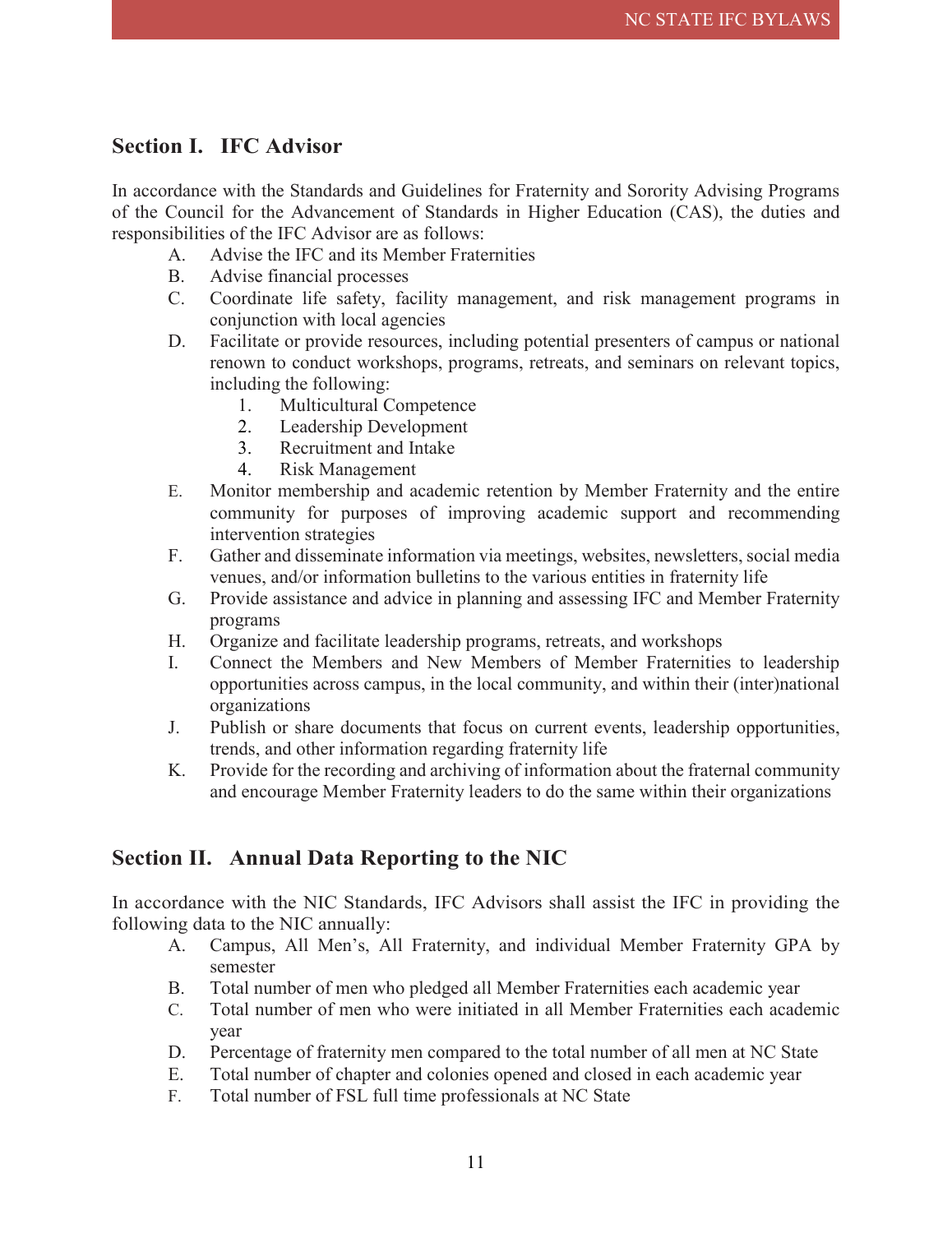- G. Graduation rate of fraternity men compared to the total number of all men at NC State
- H. Publish annual report as outlined in bylaws

## **ARTICLE VI – FINANCIAL MANAGEMENT POLICY**

#### <span id="page-12-1"></span><span id="page-12-0"></span>**Section I. Fiscal Year**

The IFC Fiscal Year shall be from May to May.

#### <span id="page-12-2"></span>**Section II. IFC Annual Budget**

The Vice President of Operations shall propose a budget for the upcoming semester to the IFC Executive Board before the last IFC Presidents Group meeting of the current semester. Upon adoption by the IFC Executive Board, the budget shall be presented to the IFC Presidents Group for ratification.

The budget will make allocation for the IFC Officers and Advisors to attend the Association of Fraternal Value and Leadership (AFLV) annual conference. Such allocation shall include registration, transportation, lodging and meals.

Copies of the approved budget and per capita assessment shall be sent to the FSL Office and Member Fraternities.

#### <span id="page-12-3"></span>**Section III. IFC Contingency Account**

The IFC Budget shall include a rolling Contingency Account that holds 15% of the semester budget or \$2500.00, whichever is greater, in reserve funds. The Contingency Account shall be utilized for cost overruns in budgeted areas and/or unanticipated, unbudgeted items, such as new IFC programs developed after the budget was finalized. Use of the reserve funds shall require a two-thirds (2/3) approval of the IFC Presidents. At the beginning of each semester a deposit will be made into the Contingency Account in an amount of up to \$500.00 until the Contingency account is brought back to the 15% or \$2500.00 threshold.

#### <span id="page-12-4"></span>**Section IV. Appropriate Use of IFC Funds**

IFC funds are under the jurisdiction of the IFC Member Fraternities and shall only be used in a manner that benefits the fraternity community and that is congruent with the values of fraternity life. IFC funds shall not be used to purchase alcoholic beverages.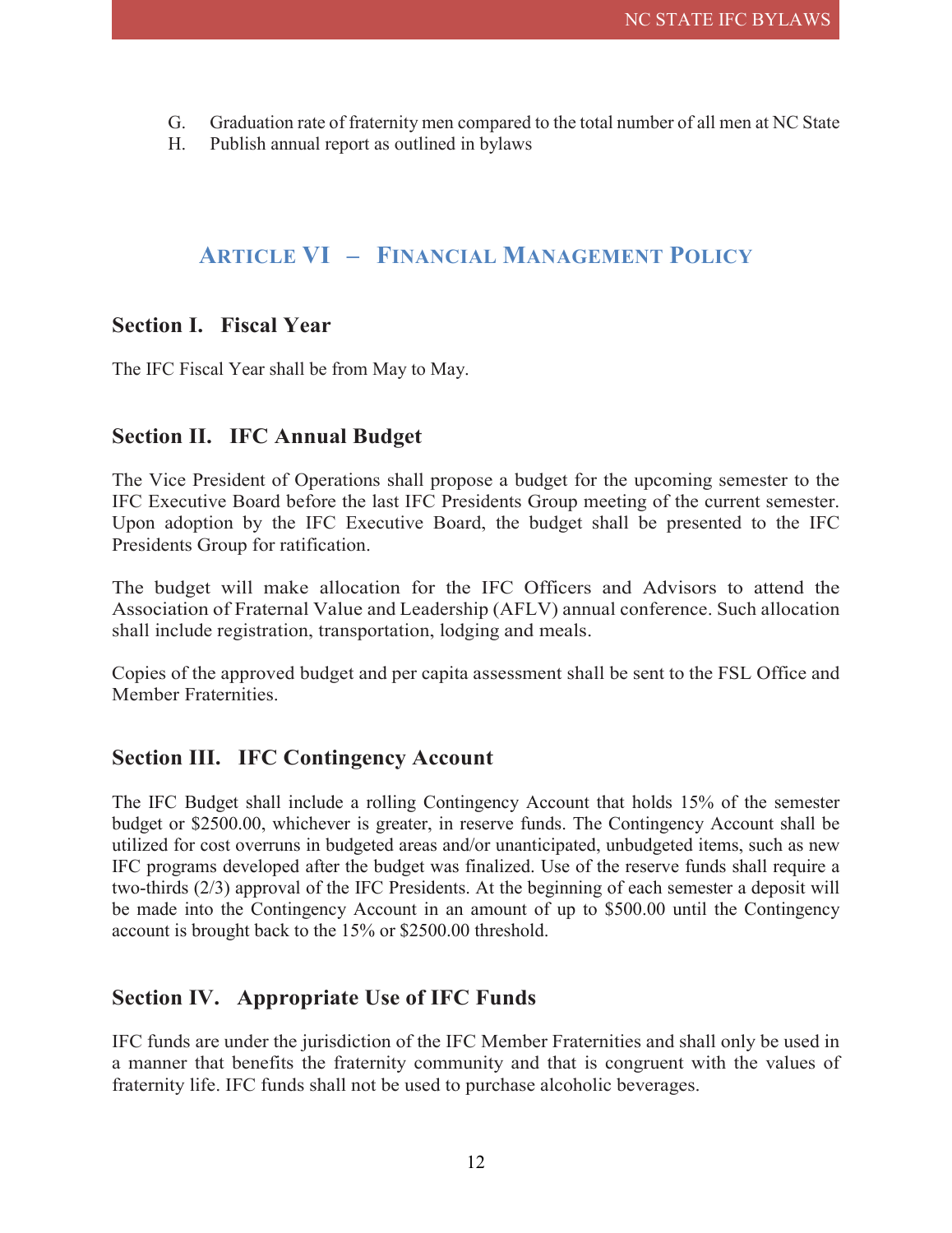#### <span id="page-13-0"></span>**Section V. Expenditure Approval**

The IFC President, IFC Vice President of Operations, and IFC Advisor shall approve all budgetary expenditures. Requests for budgetary expenditures shall be made utilizing the IFC Expenditure Request Form. All expenditure requests shall be submitted at least two weeks prior to the date of the requested disbursement.

#### <span id="page-13-1"></span>**Section VI. Requests for Reimbursement**

Individuals or Member Fraternities conducting business on behalf of the IFC may request a reimbursement for their expenses utilizing the IFC Reimbursement Request Form. All reimbursement requests shall be submitted within two weeks of the purchase and are subject to the approval of the IFC President, IFC Vice President of Operations, and IFC Advisor.

#### <span id="page-13-2"></span>**Section VII. Signature Requirements for Financial Accounts and Transactions**

The IFC President, IFC Vice President of Operations, and IFC Advisor will have signing authority on the IFC checking account; two of the three signatures are required for a check or disbursement to be issued.

#### <span id="page-13-3"></span>**Section VIII. Financial Reporting**

The IFC Vice President of Operations shall provide a financial report to the IFC Presidents Group on a monthly basis including all income and expenses during the given period of time and in relation to the overall budget for each line item.

#### <span id="page-13-4"></span>**Section IX. Financial Record Keeping**

The IFC Vice President of Operations shall maintain accurate and organized financial records consisting of all receipts and invoices, copies of all monetary disbursements and deposits, IFC financial forms and reports, actual dues levied, canceled checks, ledgers, and journals.

#### <span id="page-13-5"></span>**Section X. Independent Annual Financial Audit**

An independent audit of all IFC financial accounts shall occur within two weeks of the end of the fiscal year by a certified public accountant.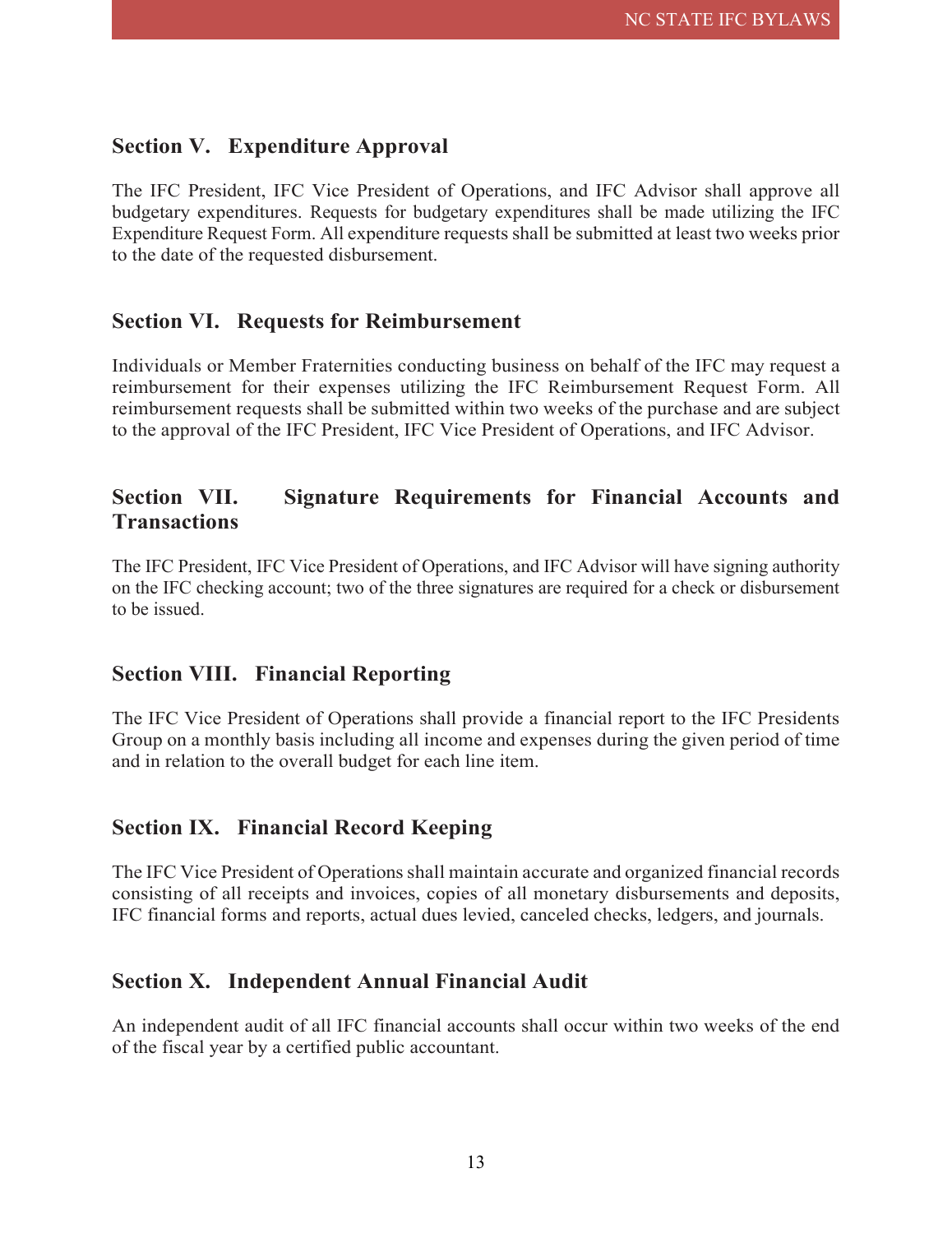## <span id="page-14-0"></span>**ARTICLE VII – MEMBER FRATERNITY FINANCIAL OBLIGATIONS**

#### <span id="page-14-1"></span>**Section I. IFC Active Member Fraternity Dues**

The semester dues for each Member Fraternity shall be fixed at \$15 per Active Member and New Member. Dues will be levied no later than the first month of each semester. All fees shall be collected within thirty (30) days from the date of billing.

#### <span id="page-14-2"></span>**Section II. Establishment of IFC Member Fraternity Dues**

Any proposed amendment to the established per active member dues stated within the IFC Bylaws Article VII [Member Fraternity Financial Obligations] Section I [IFC Active Member Fraternity Dues] shall be initiated utilizing the following protocol:

- A. If the IFC Executive Board determines a need to amend the established per active member dues amount, it shall charge an ad hoc IFC Finance Committee with assessing the current dues amount and providing a recommendation for possible amendments
- B. The IFC Executive Board shall consider any recommendations made by the ad hoc IFC Finance Committee and propose an amendment to the dues amount to the IFC Presidents Group
- C. A two-thirds (2/3) vote of the IFC Presidents' Round Table is required to amend the IFC Member Fraternity dues amount

#### <span id="page-14-3"></span>**Section III. IFC Active Member Fraternity Dues Assessment**

The aggregate total of dues assessed shall be based upon each Member Fraternity's semester Active Member Roster that is filed with the FSL Office in accordance with the requirements stated within the IFC Constitution Article III [IFC Membership] Section III [Member Fraternity Minimum Expectations] Clause D. The IFC Vice President of Operations shall invoice each Member Fraternity within one week of receipt of an Active Member Roster. Invoices shall be paid within two weeks of assessment.

#### <span id="page-14-4"></span>**Section IV. IFC New Member Fraternity Dues Assessment**

The aggregate total of dues assessed shall be based upon each Member Fraternity's previous semester New Member Roster that is filed with the FSL Office in accordance with the requirements stated within the IFC Constitution Article III [IFC Membership] Section III [Member Fraternity Minimum Expectations] Clause D. The IFC Vice President of Operations shall invoice each Member Fraternity at the time of the IFC Active Member Fraternity Dues Assessment. Invoices shall be paid within two weeks of assessment.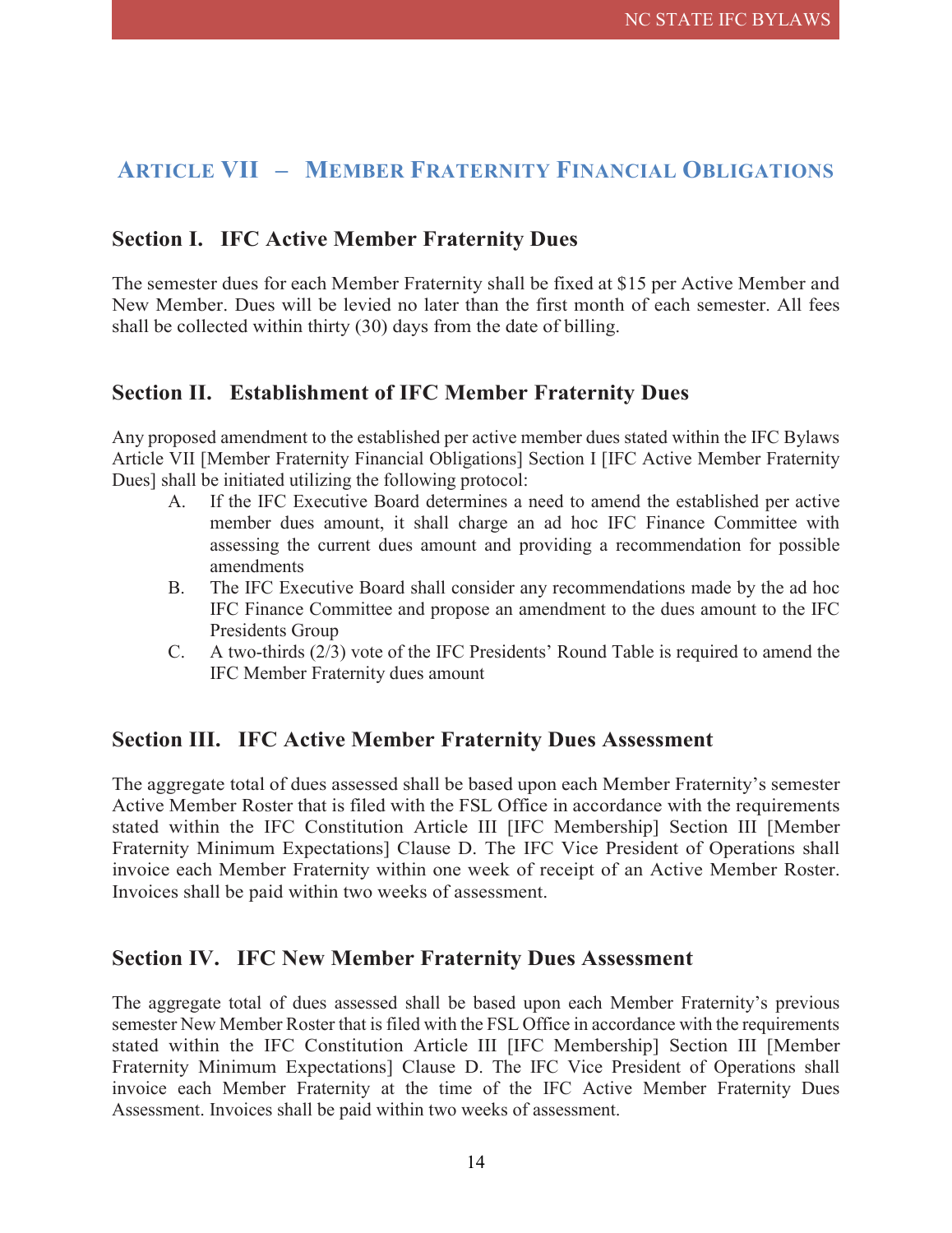#### <span id="page-15-0"></span>**Section V. New IFC Member Fraternity Dues**

Any New IFC Member Fraternities shall be granted a waiver of dues for their first semester on campus, with their first dues payment being due following their second full semester on campus.

#### <span id="page-15-1"></span>**Section VI. Fines**

The IFC Vice President of Operations may impose such fines as he deems necessary to insure Member Fraternity adherence to the IFC Constitution and Bylaws. Specific cases include, but are not limited to:

- A. \$25 per Member Fraternity IFC Presidents Group absence over the allowed one absence and two proxy limit
- B. \$20 per New Member who does not attend New Member Institute without preapproved excuse
- C. Up to the percent of the total program or event cost corresponding to percentage of the total IFC community made up by the Member Fraternity
	- 1. For example, if a Member Fraternity makes up 20% of the total IFC community, the Member Fraternity can be charged up to 20% of the total cost of the program or event

#### <span id="page-15-2"></span>**Section VII. Delinquent Payments**

Any amount unpaid by the due date shall result in a 10% penalty and loss of representation in the IFC Presidents Group until payment has been made. Any amount unpaid within one month of the due date shall result in the Member Fraternity being referred to the IFC Vice President of Standards for possible judicial action. Any returned checks shall be subject to a 5% penalty plus any bank fees incurred by IFC.

# **ARTICLE VIII – IFC CODE OF CONDUCT**

#### <span id="page-15-4"></span><span id="page-15-3"></span>**Section I. IFC Code of Conduct**

As members of the IFC, we, the Member Fraternities, hereby agree to and adopt the following code of conduct:

- A. We will know and understand the ideals expressed in our fraternity Rituals and will strive to incorporate them in our daily lives
- B. We will strive for academic achievement and practice academic integrity
- C. We will respect the dignity of all persons; therefore, we will not physically, mentally,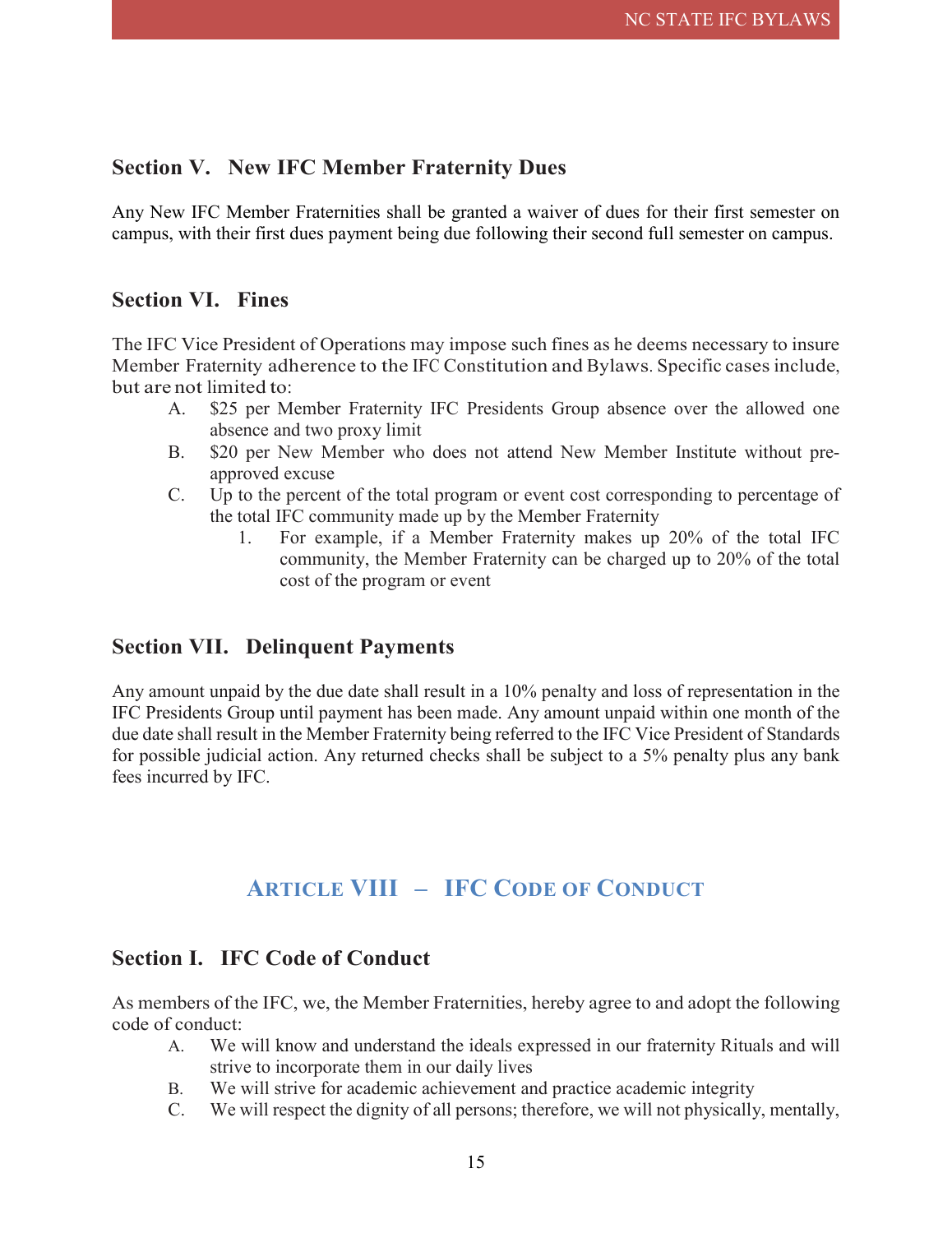psychologically or sexually abuse or harm any human being

- D. We will protect the health and safety of all human beings
- E. We will respect our property and the property of others; therefore, we will neither abuse nor tolerate the abuse of property
- F. We will meet our financial obligations in a timely manner
- G. We will neither use nor support the use of illegal drugs; we will neither misuse nor support the misuse of alcohol
- H. We acknowledge that a clean and attractive environment is essential to both physical and mental health; therefore, we will do all in our power to see that our properties are properly cleaned and maintained
- I. We will challenge all fraternity members to abide by these fraternal expectations and will confront those who violate them

#### <span id="page-16-0"></span>**Section II. Membership Education**

Any membership education program should strive for the familiarization of each new member/associate with the members of the chapter and with other new member/associates. Such a program should be meaningful, constructive, and in no way detrimental to the academic pursuits of the individual. Membership education includes any activity organized by the chapter, individual members, or by the new members/associates.

Membership education programs may last no longer than the twelve (12) weeks and no new member activities may take place during reading days, final exam days, or between the hours of 11 p.m. and 9 a.m. as stated within the NC State PRR Rule 11.56.03 [Fraternities and Sororities: Procedures for Recruitment, Intake and New Member Activities] Section 4 [Recruitment] Clause 4.3 [New Member Education Calendar].

#### <span id="page-16-1"></span>**Section III. Definition of Hazing**

No Member Fraternity, chapter, colony, student, brother, pledge, associate/new member, or alumnus hall conduct nor condone hazing activities.

From the FIPG Risk Management Guidelines' section on hazing, hazing is defined as follows: "Any action taken or situation created, intentionally, whether on or off fraternity premises, to produce or that causes mental or physical discomfort, embarrassment, harassment, or ridicule. Such activities may include but are not limited to the following: use of alcohol, paddling in any form, creation of excessive fatigue, physical and psychological shocks, quests, treasure hunts, scavenger hunts, road trips or any other such activities carried on outside or inside the confines of the chapter house; wearing of public apparel which is conspicuous and not normally in good taste, engaging in public stunts and buffoonery, morally degrading or humiliating games and activities, and any other such activities that are not consistent with academic achievement, fraternal law, ritual or policy or the regulations and policies of the educational institution or applicable state law."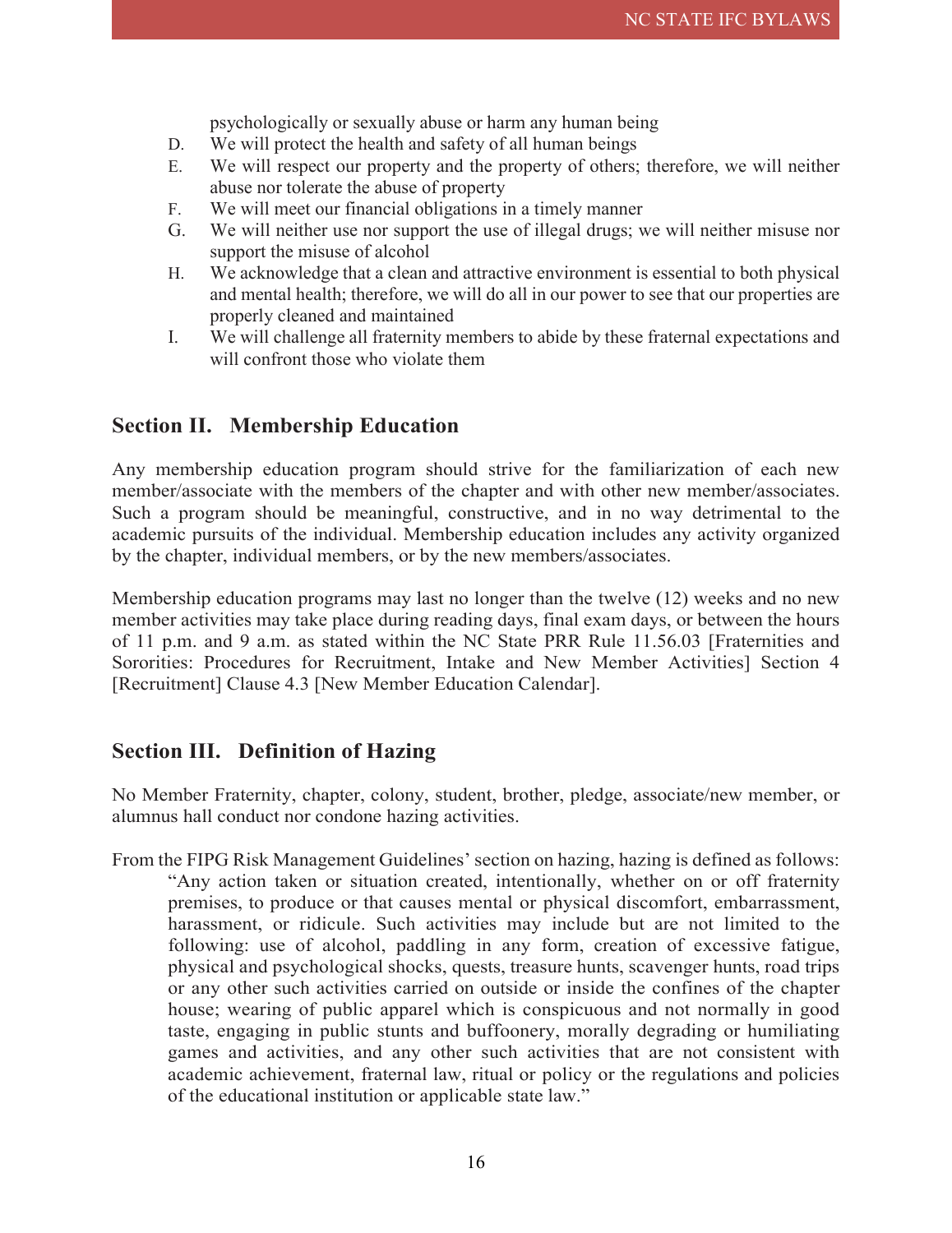From the NC State PRR Policy 11.35.01 [Code of Student Conduct] Section 10 [Non-Academic Misconduct] Clause 10.10 [Hazing], hazing is defined as follows:

"Any activity related to organizational membership or potential membership that intentionally, recklessly, or negligently humiliates, degrades, abuses, or otherwise creates a risk of mental or physical harm or discomfort, or unreasonably interferes with a student's academic activities or successes. Consent or lack of intent are not defenses to charges under this Section."

#### <span id="page-17-0"></span>**Section IV. Policy on Alcohol and Drugs (needs to be bookmarked in table of contents if approved)**

In any activity or event sponsored or endorsed by the chapter/organization, including those that occur on or off

organizational/chapter premises:

- 1. The chapter/organization, members and guests must comply with all federal, state, provincial and local laws. No person under the legal drinking age may possess, consume, provide, or be provided alcoholic beverages.
- 2. The chapter/organization, members and guests must follow the federal law regarding illegal drugs and controlled substances. No person may possess, use, provide, distribute, sell, and/or manufacture illegal drugs or other controlled substances while on chapter/organizational premises or at any activity or event sponsored or endorsed by the chapter/organization.
- 3. The chapter/organization will hold no more than 40 events per semester at which alcohol is present.
- 4. Alcoholic beverages must either be:
	- a. Provided and sold on a per-drink basis by a licensed and insured third-party vendor (e.g.,

restaurant, bar, caterer, etc.); or

b. Brought by individual members and guests through a bring your own beverage ("BYOB") system.

*The presence of alcohol products above 15% alcohol by volume ("ABV") is prohibited on any chapter/organization premises or at any event, except when served by a licensed and insured third-party vendor.*

- 5. Common sources of alcohol, including bulk quantities, which are not being served by a licensed and insured third party vendor, are prohibited (i.e., amounts of alcohol greater than what a reasonable person should consume over the duration of an event).
- 6. Alcoholic beverages must not be purchased with chapter/organizational funds or funds pooled by members or guests (e.g., admission fees, cover fees, collecting funds through digital apps, etc.).
- 7. A chapter/organization must not co-host or co-sponsor, or in any way participate in, an activity or event with another group or entity that purchases or provides alcohol.
- 8. A chapter/organization must not co-host or co-sponsor an event with a bar, event promoter, or alcohol distributor; however, a chapter/organization may rent a bar, restaurant, or other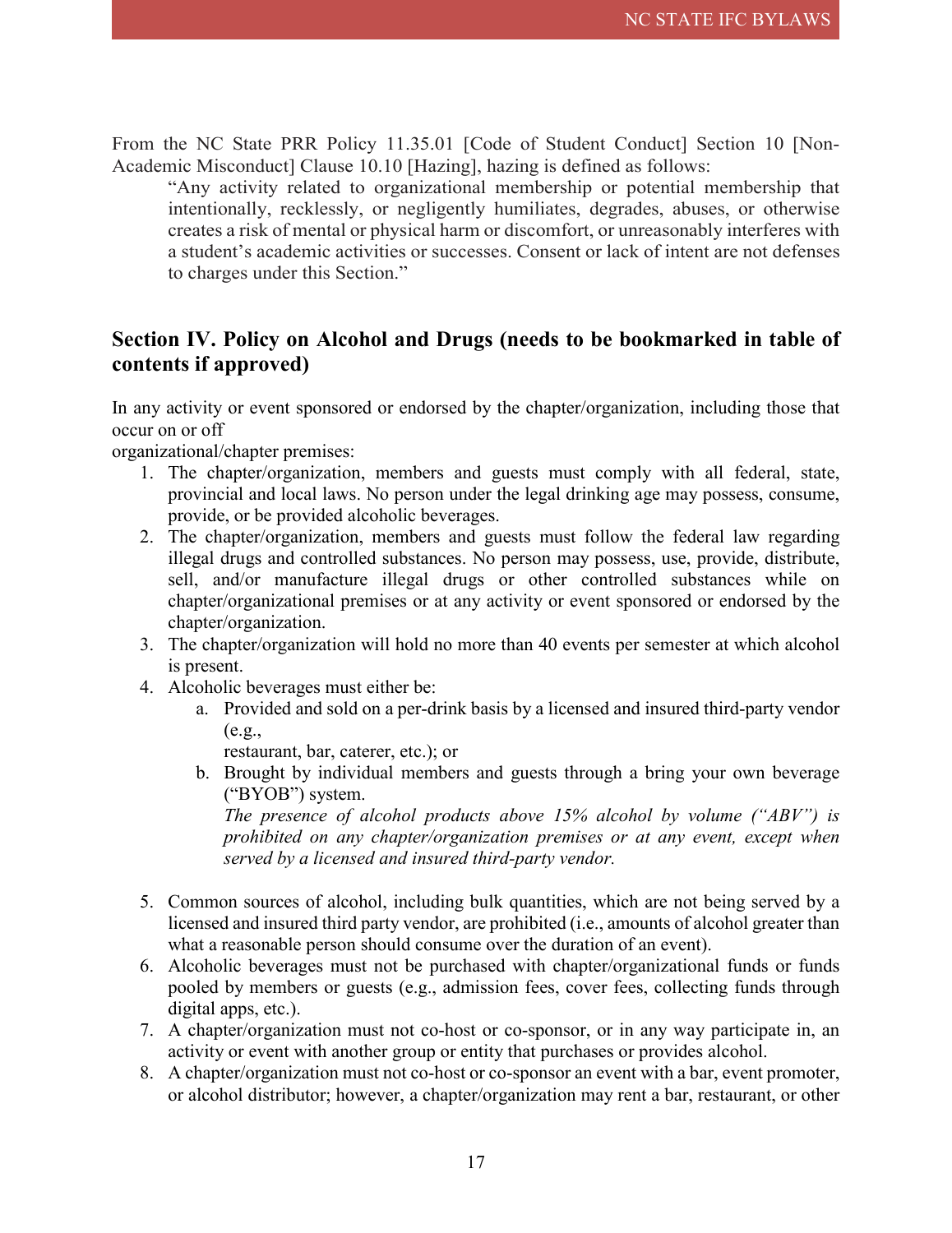licensed and insured third-party vendor to host a chapter/organization event.

- 9. Attendance by non-members at any event where alcohol is present must be by invitation only, and the chapter/organization must utilize a guest list system. Attendance at events with alcohol is limited to a 3:1 maximum guest-to-member ratio and must not exceed local fire or building code capacity of the chapter/organizational premises or host venue.
- 10. Any event or activity related to the new member joining process (e.g., recruitment, intake, rush, etc.) must be substance free. No alcohol or drugs may be present if the event or activity is related to new member activities, meetings, or initiation into an organization, including but not limited to "bid night," "big/little" events or activities, "family" events or activities, and any ritual or ceremony.
- 11. The chapter/organization, members or guests must not permit, encourage, coerce, glorify or participate in any activities involving the rapid consumption of alcohol, such as drinking games.

# **ARTICLE IX – IFC JUDICIAL POLICY**

#### <span id="page-18-1"></span><span id="page-18-0"></span>**Section I. IFC Judicial Powers and Responsibilities**

Per the IFC Constitution Article VII [IFC Judicial Board] Section II [IFC Judicial Board Jurisdiction], the IFC shall be a self-governing organization with an independent Judicial Board who shall have jurisdiction over cases involving alleged member fraternity violations of IFC policy, including but not limited to:

- A. The IFC Constitution, Bylaws, Code of Conduct, and other policies.
- B. The rules and regulations of NC State
- C. Chapter Performance of Standards as relating to the NC State Standards Program
- D. Violations of any City, County, State, or National Laws and Policies
- E. Violations of association by a Member Fraternity with fraternity organizations who were never recognized by the University and/or IFC, or have been formally unrecognized by the University and/or IFC
- F. Violations of any other IFC or FSL policies not already aforementioned
- G. The general values-based conduct of fraternity men
- H. Any other situations deemed suitable for hearing by the IFC Presidents Group

Individual members of IFC organizations will be adjudicated through their respective chapters' judicial processes and/or the University's Student Conduct Office. All alleged violations of the Student Code of Conduct, including hazing, will be reported to the Student Conduct office.

#### <span id="page-18-2"></span>**Section II. Due Process**

In appearing before the Judicial Board, each Member Fraternity shall be granted certain rights termed "due process". Those rights are:

A. Right to be notified, in writing, of all charges, as outlined in the Bylaws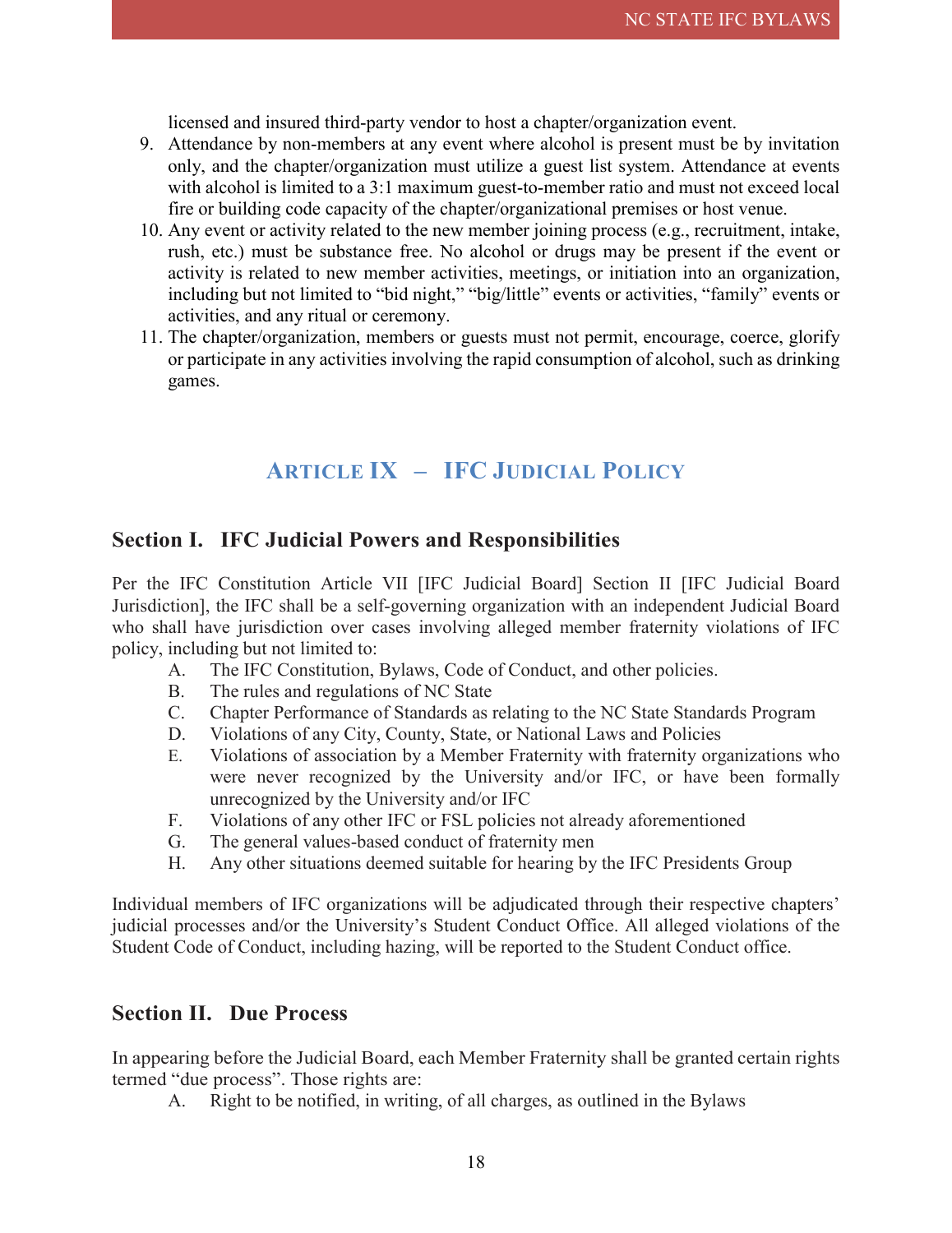- B. Right to present a defense, including the calling of witnesses
- C. Right to question witnesses
- D. Right to be accompanied by an advisor for advisory purposes only, but not for representation
- E. Right to be notified, in writing, of all findings and sanctions imposed, as outlined in the Bylaws
- F. Right to appeal the decision, as outlined in the Bylaws
- G. Right against double jeopardy

#### <span id="page-19-0"></span>**Section III. Filing of Complaints**

Any individual or group may file a complaint against a Member Fraternity, specifying in writing the particular alleged acts of the accused. This must be done by submitting an IFC Judicial Complaint Form to the IFC Vice President of Standards. The IFC Vice President of Standards shall promptly review and investigate the allegation. Upon determination that an allegation has merit, the IFC Vice President of Standards may charge a Member Fraternity with a violation.

The IFC Presidents Group reserves the right to compel the Judicial Board to investigate any complaints with a two-thirds (2/3) vote. Investigations must begin within three (3) days of awareness of the alleged infraction(s). Member Fraternities must be charged within fifteen (15) days of an investigation beginning.

#### <span id="page-19-1"></span>**Section IV. Notification of Charges**

Once the IFC Vice President of Standards has determined the filed complaint has merit, the Member Fraternity is to be provided written notification of the charges at least one week in advance of the hearing. This written notification shall include the following:

- A. Date, time and location of their informal judicial hearing
- B. Description of the alleged violation
- C. Due Process Rights

#### <span id="page-19-2"></span>**Section V. Investigatory Evidence**

All evidence related to a complaint shall be compiled and presented to all parties prior to any Informal Judicial Hearing or Formal Judicial Board Hearing. All evidence shall be directly related to the complaint(s) alleged against the Member Fraternity and shall be approved by the IFC Vice President of Standards prior to circulation.

#### <span id="page-19-3"></span>**Section VI. Informal Judicial Hearing**

Upon a finding of the IFC Vice President of Standards that a filed complaint has merit, he shall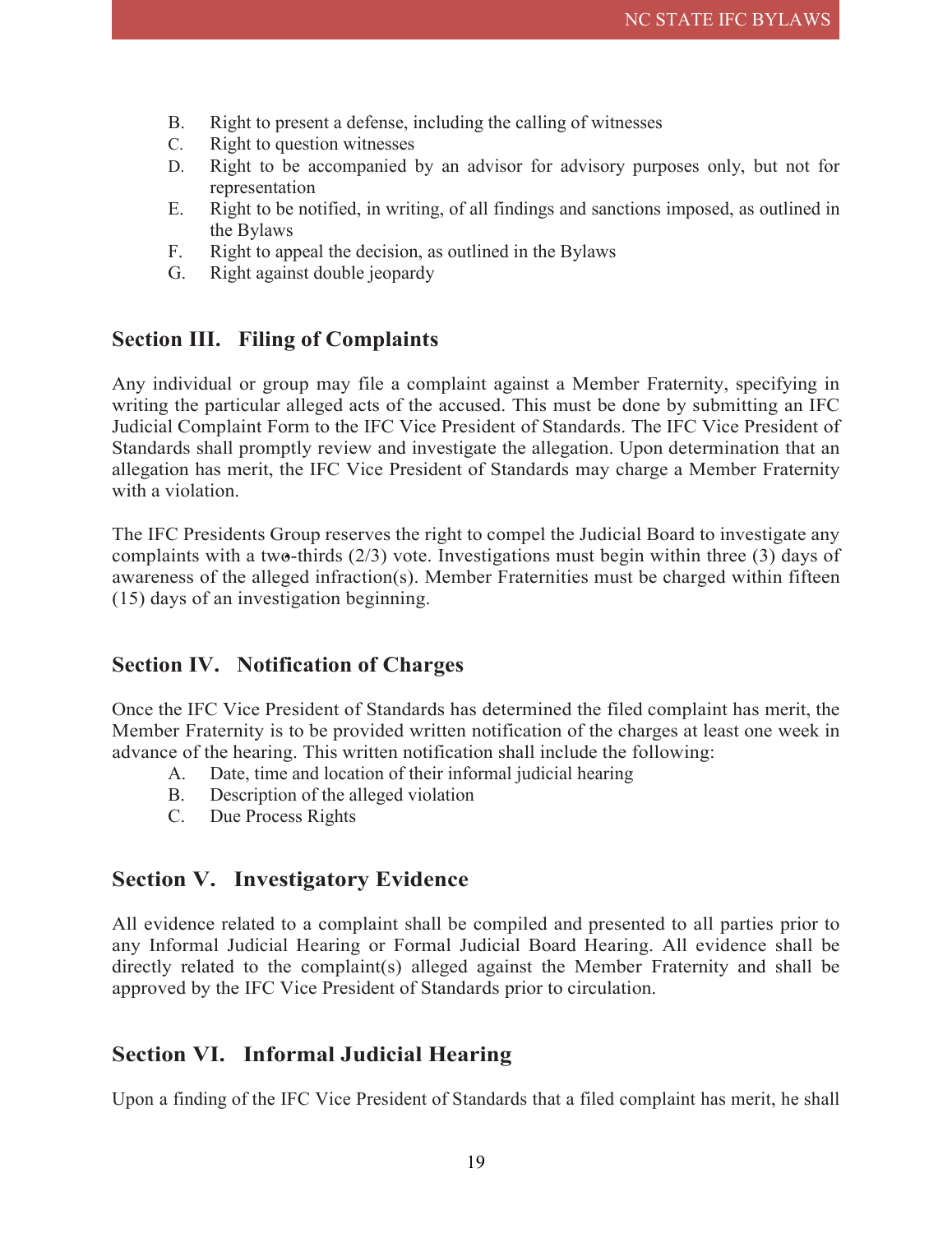offer the charged Member Fraternity the opportunity to participate in an Informal Judicial Hearing. In cases in which the charged Member Fraternity accepts an Informal Judicial Hearing, the IFC Vice President of Standards shall meet with a representative of the charged Member Fraternity to discuss the allegations of the complaint. Within three (3) business days of the Informal Judicial Hearing, the IFC Vice President of Standards may dismiss the complaint with a finding of no violations or provide the charged Member Fraternity with his finding of violations and recommendation for a resolution through disciplinary sanctions. The charged Member Fraternity has three (3) business days to accept or reject the terms of resolution. If the charged Member Fraternity accepts the resolution, the charged Member Fraternity waives all rights of appeal and the outcome is final. If the charged Member Fraternity rejects the resolution, a Formal IFC Judicial Board Hearing will be convened to hear the case.

#### <span id="page-20-0"></span>**Section VII. Prohibited Sanctions for Informal Judicial Hearings**

The IFC Vice President of Standards shall not recommend suspension or loss of IFC recognition through an Informal Judicial Hearing. Should the IFC Vice President of Standards believe suspension or loss of IFC recognition is warranted, the case shall automatically be referred to a Formal IFC Judicial Board hearing.

#### <span id="page-20-1"></span>**Section VIII. Formal IFC Judicial Board Hearing**

The IFC Vice President of Standards will hold a Formal Judicial Hearing of a charged Member Fraternity if any of the following cases occur:

- A. The charged Member Fraternity rejects having an Informal Judicial Hearing
- B. The charged Member Fraternity rejects the Informal Judicial Hearing recommendation for resolution
- C. The IFC Vice President of Standards determines the allegation is egregious enough to warrant potential suspension or loss of IFC recognition; the IFC Vice President of Standards shall convene a Formal IFC Judicial Board Hearing

In accordance with the IFC Constitution Article VI [IFC Judicial Board] Section VII [IFC Judicial Board Hearing Justice Selection], the IFC Vice President of Standards will select five (5) Judicial Board justices, as predetermined by an alphabetical rotation of the IFC Justices, to hear the case. In the event the IFC Judicial Board rotation for service on a Judicial Board hearing falls upon an IFC Justice whose Member Fraternity is involved in the alleged violation, the rotation will skip to the next Justice in the alphabetical rotation. The IFC Vice President of Standards shall serve as a non-voting Chief Justice and the procedural officer for all Judicial Board hearings.

#### <span id="page-20-2"></span>**Section IX. Formal IFC Judicial Board Hearing Proceedings**

For all IFC Judicial Board hearings, the following procedures shall be followed:

A. Participants: Attendance at all IFC Judicial Board hearings shall be limited to the Member Fraternities involved, any witnesses, the IFC Justices assigned to serve on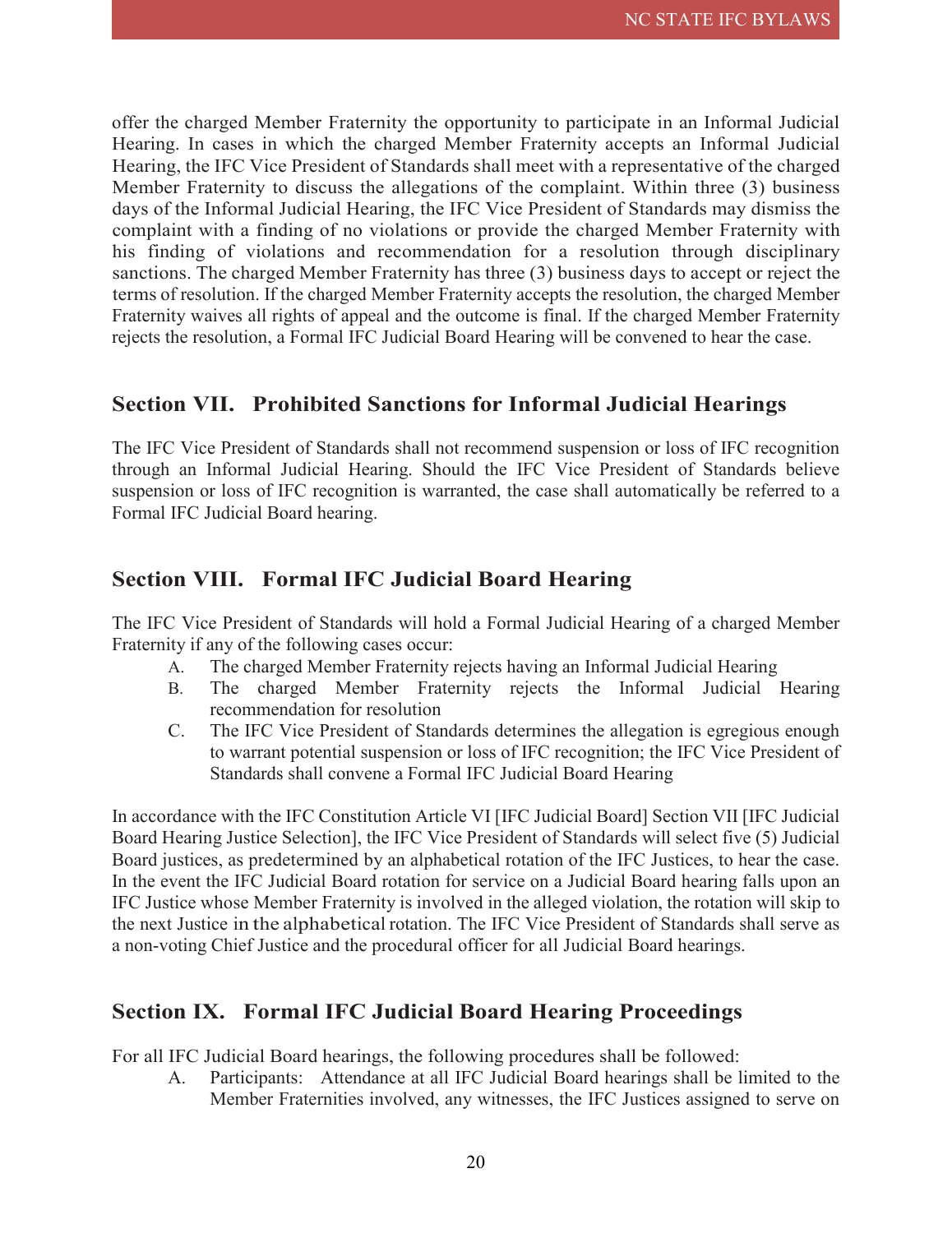the Judicial Board for the hearing, FSL staff, the IFC President, and the IFC Vice President of Standards, and the Chapter Advisory Committee Chair. Additionally, the charged Member Fraternity may be accompanied by its chapter advisor during any Judicial Board hearing. The chapter advisor must be registered as the official chapter advisor of the Member Fraternity.

- B. Confidentiality: All individuals involved in a hearing are required to agree to a statement of confidentiality. Individuals shall not disclose information regarding the following:
	- 1. Any individuals, Member Fraternities, or IFC Justices involved
	- 2. Details of the proceedings
	- 3. Witness testimony
- C. Hearing Process:
	- 1. Initiation of the Hearing: The IFC Vice President of Standards shall inform all individuals present that the hearing will be conducted in an orderly manner and any person causing disruption will be asked to leave. Additionally, he shall advise the charged Member Fraternity of the formality of the hearing and the necessity of all parties to be truthful.
	- 2. Overview of Judicial Hearing Process: The IFC Vice President of Standards shall outline the process for the remainder of the hearing as follows:
		- a. Presentation of alleged charges, violations, and investigatory evidence against the charged Member Fraternity shall be presented by the IFC Vice President of Standards
			- i. Charged Member Fraternity may ask questions
			- ii. IFC Justices may ask questions
		- b. Presentation of charged Member Fraternity
			- i. IFC Justices may ask questions
		- c. Calling of Witnesses
			- i. Charged Member Fraternity may ask questions
			- ii. IFC Justices may ask questions
		- d. Charged Member Fraternity may give final statement
		- e. IFC Justices deliberate in closed session to determine findings of responsibility and if necessary, appropriate sanction(s)

#### <span id="page-21-0"></span>**Section X. Conflicts of Interest**

In the event the IFC Vice President of Standards' Member Fraternity is involved in the alleged violation, the highest ranking IFC Executive Board officer, starting with the IFC President, as stated within the IFC Constitution Article V [IFC Executive Board] Section II [IFC Executive Board Composition] shall serve in his stead throughout the extent of the IFC judicial process.

#### <span id="page-21-1"></span>**Section XI. Non-Status Sanctions**

The following are sanctions that may be imposed by the IFC Judicial Board and/or IFC Vice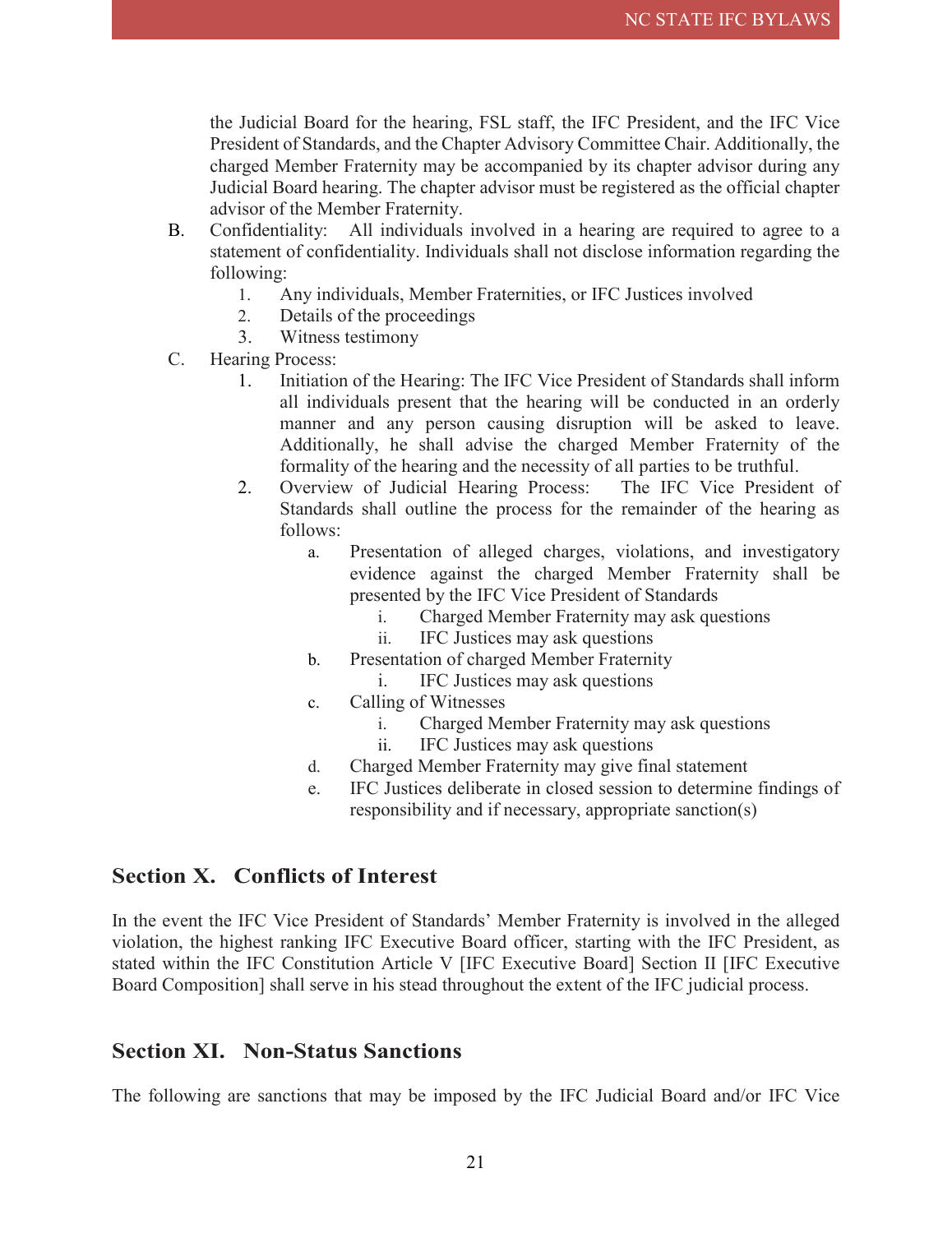President of Standards including, but not limited to:

- A. Letter of apology
- B. Fines
- C. Restitution
- D. Educational programming
- E. Public service to the campus or community
- F. Meetings with campus office/departments
- G. Loss of social event and/or campus event privileges
- H. Loss of eligibility for IFC Awards
- I. Censure
- J. Additional Academic or Standards requirements
- K. Referral to the IFC Chapter Advisory Committee

#### <span id="page-22-0"></span>**Section XII. Status Sanctions**

In the event of an egregious violation, the following are sanctions that may be imposed by the IFC Judicial Board for a specified period of time:

- A. Suspension: Loss of IFC voting rights, placement on "poor standing", and any additional sanctions listed in Non-Status Sanctions
- B. Loss of IFC Recognition: Loss of IFC recognition and its rights and privileges. Removal of a Full Member requires a three-quarters (3/4) approval vote by the IFC Presidents Group

#### <span id="page-22-1"></span>**Section XIII. Duration of Sanctions**

Judicial action shall specify the duration and deadlines of any sanctions imposed. After such specified time, if the Member Fraternity has fulfilled the requirements of the sanctions imposed, the Member Fraternity shall return to "good standing". In the event the Member Fraternity does not fulfill all of the requirements of the sanctions imposed, the IFC Vice President of Standards shall convene a Formal IFC Judicial Board Hearing to determine future course of action.

#### <span id="page-22-2"></span>**Section XIV. Notification of Findings**

Within three (3) business days of any Informal or Formal Judicial Hearing, the IFC Vice President of Standards shall communicate in writing to the charged Member Fraternity and its chapter advisor, as well as any relevant NC State administrators, the alleged violation, the findings of the hearing, and any sanction(s) imposed. The IFC Vice President of Standards shall notify the IFC Presidents Group of any sanctions imposed upon a Member Fraternity through any Informal or Formal Judicial Hearing.

Hearings that result in Member Fraternity suspension or in the recommendation for removal shall be communicated to the relevant (inter)national fraternity headquarters in writing within three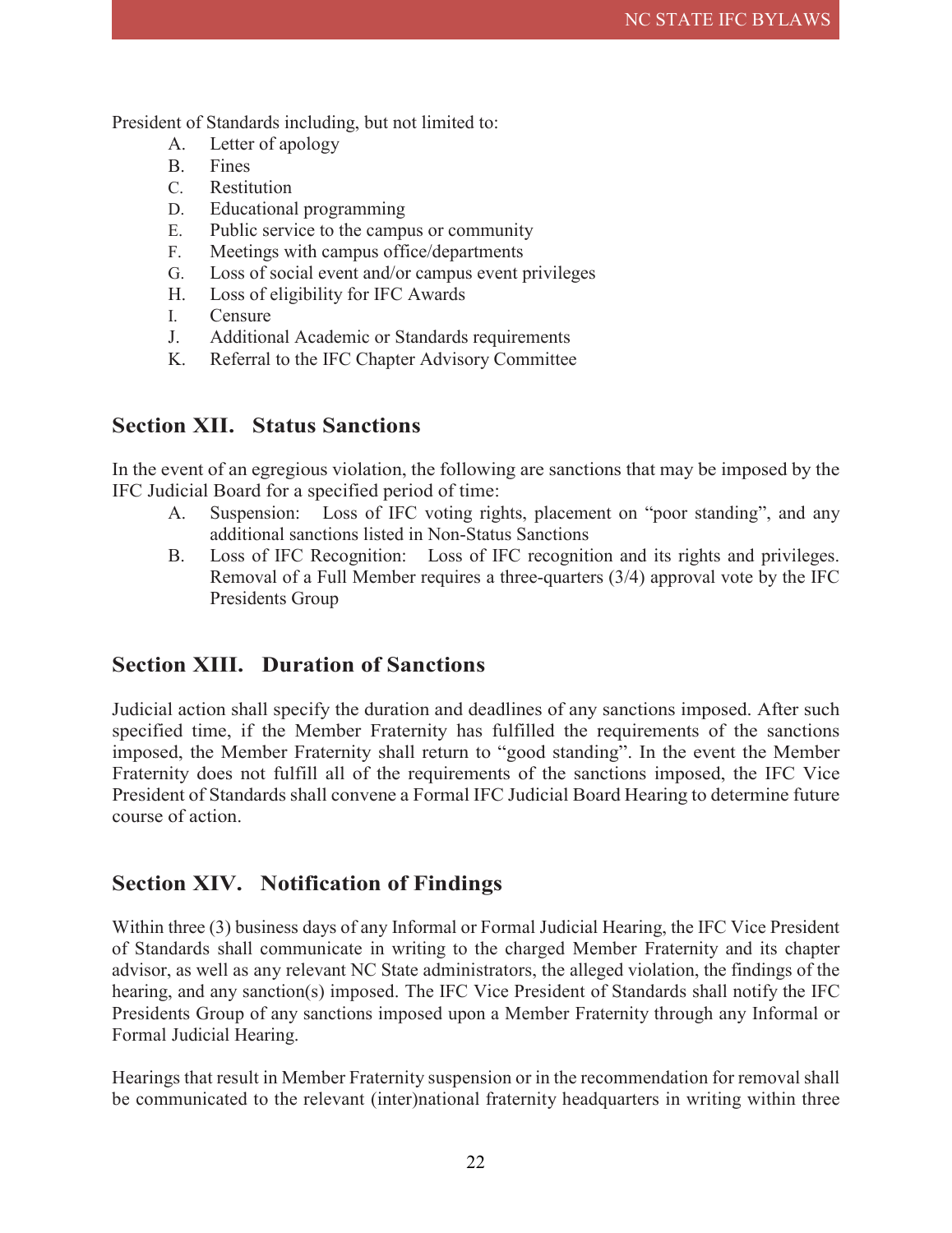(3) business days of any Formal Judicial Hearing.

#### <span id="page-23-0"></span>**Section XV. Appeals**

The IFC Judicial Board's decision is subject to appeal by a Member Fraternity within two weeks of receiving written notification of the decision. Appeals shall be made in writing to the IFC President and shall be made solely on the following grounds:

- A. Error in the charge and/or Judicial Board Hearing process that materially affected the outcome
- B. The severity of the sanction did not match the severity of the violation
- C. New information that could not have been discovered prior to the IFC Judicial Board Hearing through the exercise of reasonable diligence. Sanctions imposed through the Judicial Process shall stand until an appeal is heard

#### <span id="page-23-1"></span>**Section XVI. Non-Status Sanctions Appeals**

The IFC Executive Board shall hear appeals for Non-Status Sanctions. The IFC Vice President f Standards shall first present the IFC Judicial Board's decision and rationale for its actions. The appealing Member Fraternity shall then be afforded the opportunity to present its reasoning for seeking a reconsideration of the IFC Judicial Board's actions. Any individual from the appealing Member Fraternity serving on the IFC Executive Board shall not participate in the appeal proceedings. The IFC Executive Board may either dismiss the charge(s) with no sanctions or to alter the sanctions imposed by a two-thirds (2/3) vote. The decision of the IFC Executive Board shall be final for Non-Status Sanctions.

#### <span id="page-23-2"></span>**Section XVII. Status Sanctions Appeals**

The IFC Presidents Group shall hear appeals for Status Sanctions. The IFC Vice President of Standards shall first present the IFC Judicial Board's decision and rationale for its actions. The appealing Member Fraternity shall then be afforded the opportunity to present its reasoning for seeking a reconsideration of the decision. Upon completion of the Member Fraternity appeal presentation, all representatives of the Member Fraternity shall be dismissed from the meeting, including the Member Fraternity's IFC Representative. The IFC Presidents Group shall first vote on whether to uphold the status sanction, which shall require a two-thirds (2/3) vote. In the event the IFC Presidents Group fails to uphold the decision, the IFC Presidents Group shall determine by a two-thirds (2/3) vote to either dismiss the charge(s) with no sanctions or to alter the sanctions imposed. The decision of the IFC Presidents Group shall be final with no further appeal rights.

#### <span id="page-23-3"></span>**ARTICLE X – EXPANSION POLICY**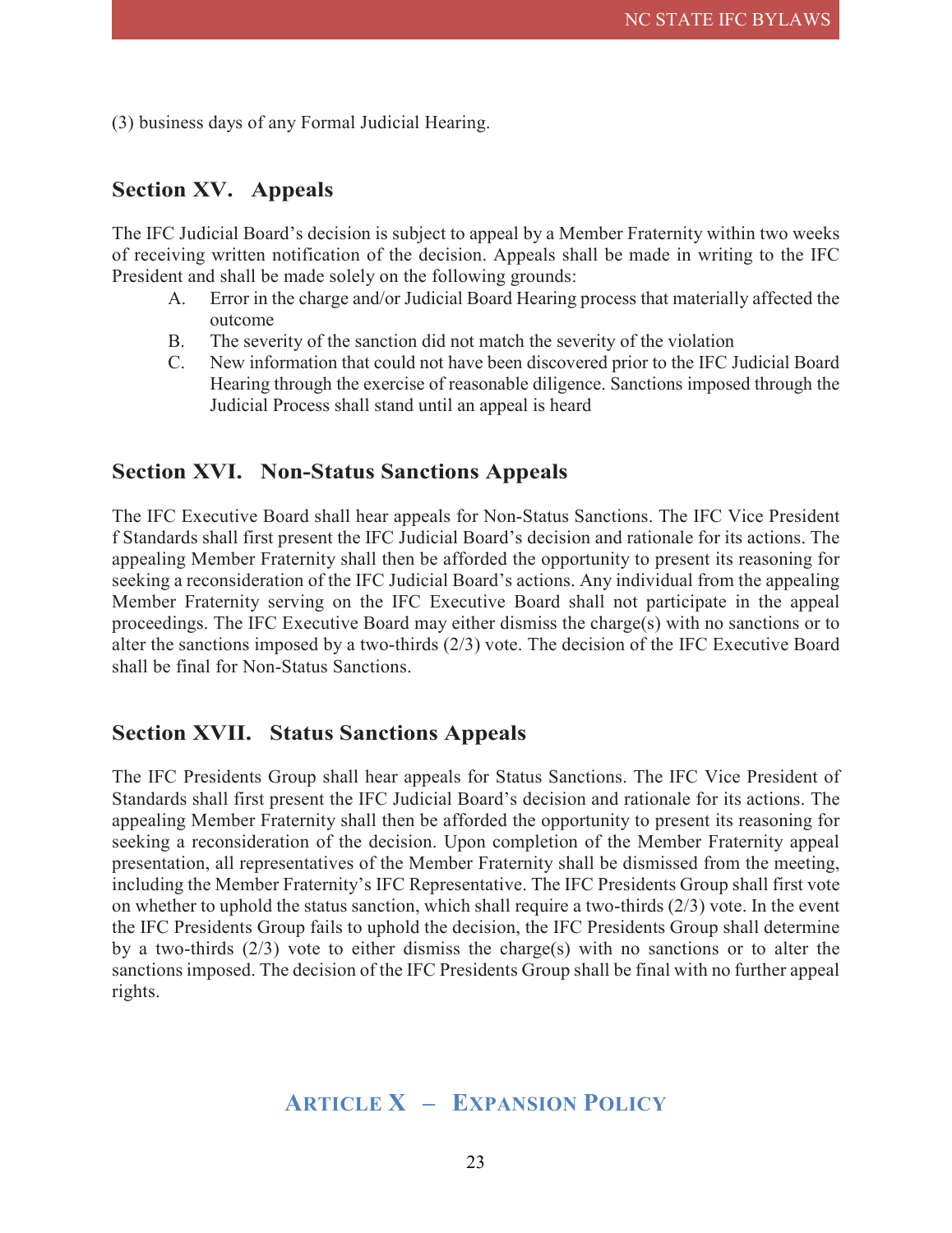### <span id="page-24-0"></span>**Section I. Expansion Philosophy**

In accordance with the NIC's Position on Open Expansion, the IFC at NC State believes the best interests of higher education and of the fraternity movement are served through the establishment of new chapters that provide a fraternal experience for an increasing number of college men. Expansion gives men more choices; it brings new influence and direction to a campus fraternal community; it provides new leadership and renewed motivation. To that end, the Member Fraternities of the IFC:

- A. Will not prohibit an (inter)national organization from selecting undergraduates for the purpose of establishing a chapter on the campus
- B. Will not deter expansion by withholding membership in the IFC for any (inter)national member organization

#### <span id="page-24-1"></span>**Section II. Expansion Processes**

There are several routes for an expansion to occur, including:

- A. Open Invitation to Colonize: In the event the IFC wishes to seek expansion opportunities, a formal invitation shall be sent to (inter)national organizations requesting Letters of Intent. The IFC President shall contact the NIC for assistance with communicating with (inter)national organizations. If multiple (inter)national organizations submit Letters of Intent, the IFC President will coordinate with the (inter)national organizations and the NIC to establish an agreeable timeline for expansion.
- B. (inter)national Fraternity Colonization: If an (inter)national fraternity petitions to join the IFC, a Letter of Intent shall be sent to the IFC President and the FSL Office.
- C. Student Interest Group Colonization: A group of enrolled students at NC State may choose to form a chapter that is affiliated with an (inter)national organization and may seek membership in the IFC as a result of that affiliation. The group of interested students shall submit a Petition for Associate Member status to the IFC President and FSL Office that includes a Letter of Endorsement from the (inter)national organization.

Upon approval by the IFC Executive Board and the FSL Office of the Letter of Intent or Petition for Associate Member status, the new fraternity shall:

- A. Schedule a meeting between the chapter, IFC Executive Board, and the FSL Office
- B. Give a presentation to the voting members of the IFC Presidents Group at an IFC meeting including:
	- 1. Background of the organization
	- 2. Reason for interest in colony status
	- 3. Goals for next year as a chapter on Associate Member status
- C. Complete all of the University's requirements for a new campus organization

Once all of these steps are complete, following NIC Standards, the IFC Presidents Group shall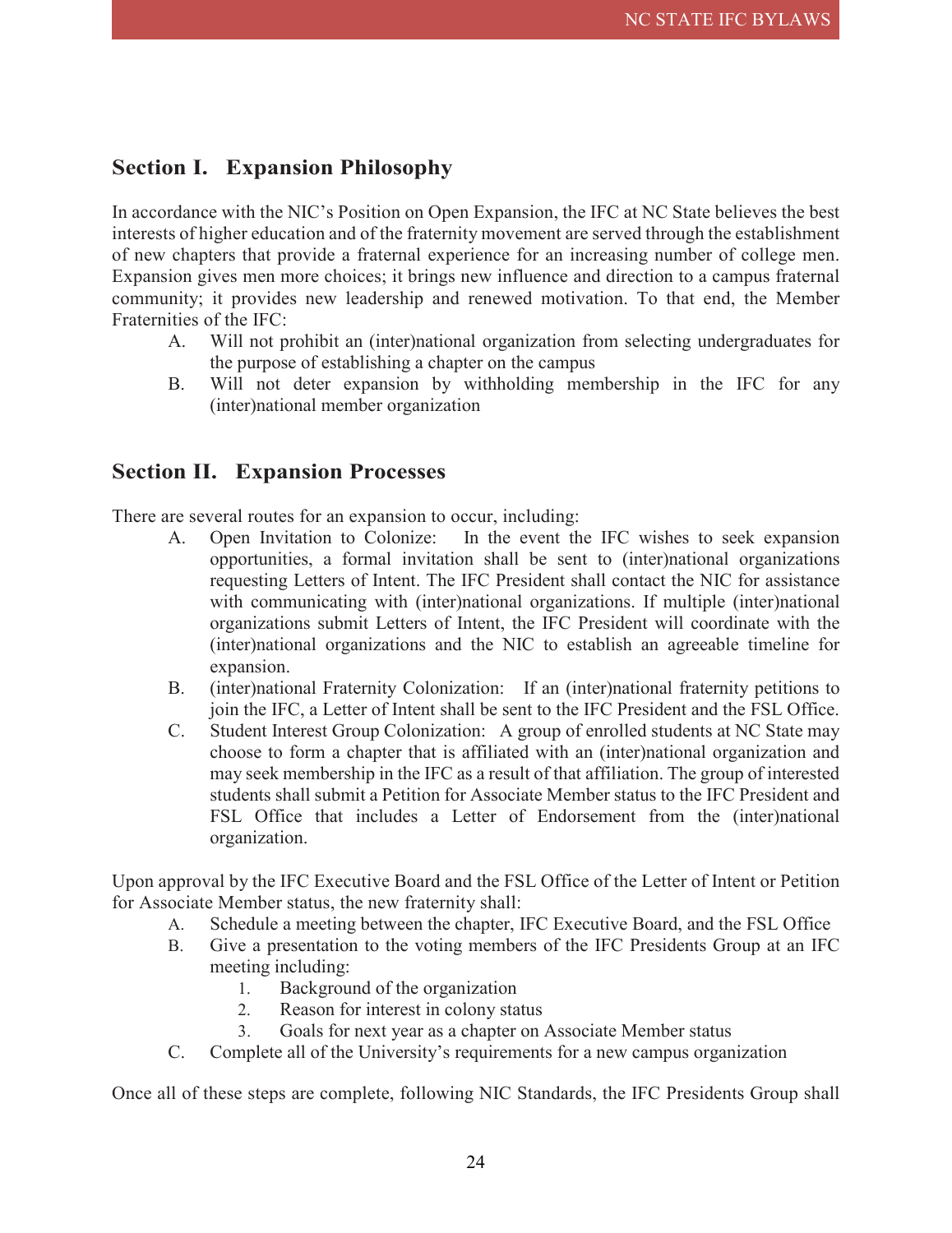grant the organization Associate Membership.

#### <span id="page-25-0"></span>**Section III. Letter of Intent**

A Letter of Intent shall consist of information pertinent to educating the fraternity community on the (inter)national organization, including:

- A. Overview of the Fraternity's History, Mission, and Values
- B. Summary of the Colonization Plan, including: outline of the colonization timeline, (inter)national and/or local support, and contact information
- C. Statement of agreement with the Minimum Expectations defined within the IFC Constitution Article III [IFC Membership] Sections III [Member Fraternity Minimum Expectations] and IV [Associate Member Additional Expectations]

Upon receipt of the Letter of Intent, the IFC President shall notify the IFC Presidents Group of the (inter)national fraternity's intent and the process by which the (inter)national organization intends to colonize.

#### <span id="page-25-1"></span>**Section IV. Petition for Associate Member Status**

A Petition for Associate Member status shall consist of information pertinent to educating the fraternity community on the chapter and the sponsoring (inter)national organization, including:

- A. Name of the Chapter
- B. The names of its members and their student classifications
- C. The names of its alumni advisors and/or National Headquarters liaisons
- D. A copy of its local Constitution, Bylaws, and all other non-esoteric governing documents
- E. A statement of its purpose
- F. A Letter of Endorsement from the (inter)national organization
- G. A record of its activities since its local inception

Upon receipt of the Petition for Associate Member status, the IFC President shall notify the IFC Presidents Group of the chapter and (inter)national fraternity's intent.

#### <span id="page-25-2"></span>**Section V. Granting of Associate Member Status**

Associate Membership grants the Member Fraternity all rights, privileges, and responsibilities under the IFC Constitution and Bylaws, except that it does not have voting privileges, cannot hold IFC Executive Board positions, nor have an IFC Judicial Board Justice.

#### <span id="page-25-3"></span>**Section VI. Granting of Full Member Status**

To become a Full Member, an Associate Member must: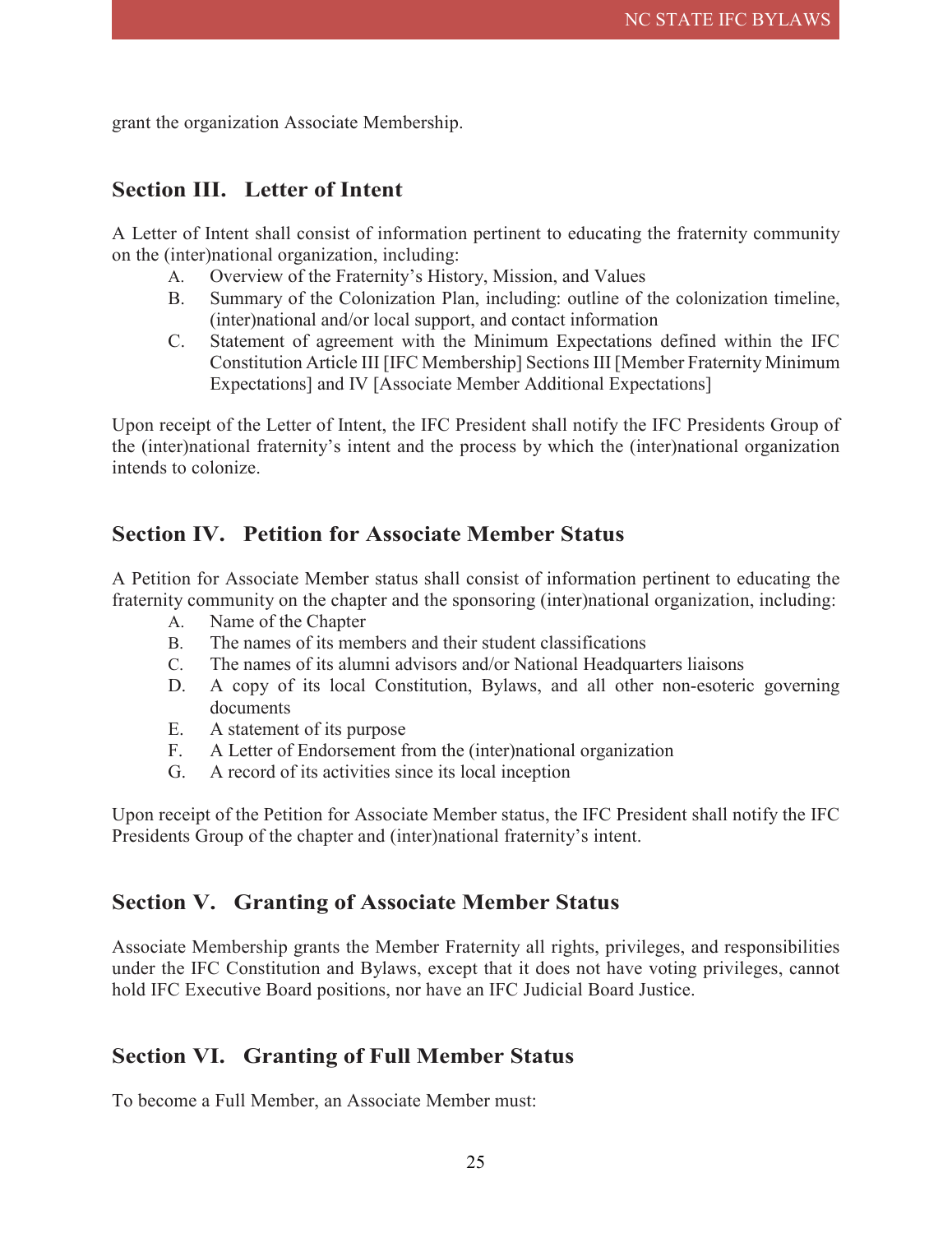- A. Be fully chartered on the university's campus by an (inter)national fraternal organization
- B. Have been an Associate Member with the IFC for at least one year from the time the petition for Associate Member status was accepted by the IFC Executive Board; during that time have met all of the obligations outlined in the IFC Constitution and Bylaws, in particular those stated within the IFC Constitution Article III [IFC Membership] Sections III [Member Fraternity Minimum Expectations] and IV [Associate Member Additional Expectations]

# **ARTICLE XI – RECRUITMENT POLICY**

#### <span id="page-26-1"></span><span id="page-26-0"></span>**Section I. Recruitment Philosophy**

The IFC supports open recruitment and believes a man shall be free to join a Member Fraternity at a time that is mutually beneficial to both himself and the Member Fraternity.

#### <span id="page-26-2"></span>**Section II. Membership GPA Requirements**

Any Potential New Member shall meet the following GPA requirement in order to be accepted as a New Member by any Member Fraternity:

- A. A minimum high school weighted GPA of 3.50 for first semester freshmen
- B. A minimum college GPA of 2.70 for all others

#### <span id="page-26-3"></span>**Section III. IFC Sponsored Recruitment**

Under the guidance of the IFC Vice President of Recruitment, the IFC shall designate periods of time during each semester when the IFC will assist Member Fraternities by advertising their recruitment events, hosting campus-wide recruitment events, and educating Potential New Members on the fraternity community.

The IFC Vice President of Recruitment shall solicit and maintain a Potential New Member Roster, which shall be a roster of men interested in fraternity recruitment, and shall make that list available to each Member Fraternity.

#### <span id="page-26-4"></span>**Section IV. Year-Round Recruitment**

Member fraternities are encouraged to participate in year-round recruitment and shall establish recruitment practices and timelines as determined to best serve that Member Fraternity.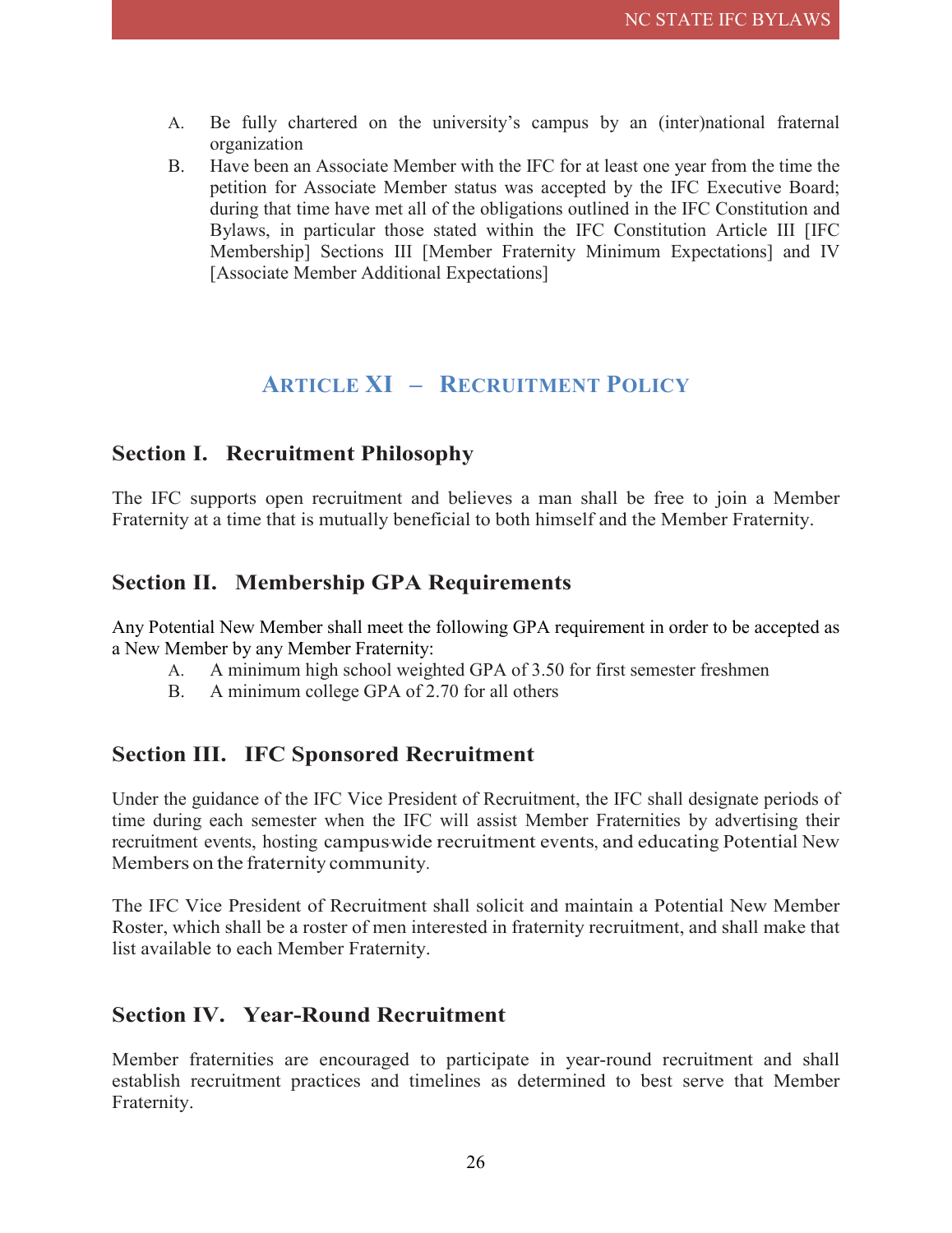#### <span id="page-27-0"></span>**Section V. Member Fraternity Recruitment**

Each Member Fraternity shall develop recruitment events, materials, and activities that are:

- A. Values--based
- B. Alcohol-free and illegal substance-free
- C. Generally in good taste
- D. Not derogatory, degrading, or slanderous

#### <span id="page-27-1"></span>**Section VI. Bidding**

Each Member Fraternity shall reserve the right to extend or retract a bid utilizing a process and timeline as determined by that Member Fraternity. Each Potential New Member shall reserve the right to accept or decline any bid at any time without any penalty or pressure placed upon the Potential New Member.

#### <span id="page-27-2"></span>**Section VII. Report of New Members**

Each Member Fraternity shall submit a New Member Roster to the FSL Office within one week of pledging any New Member.

#### <span id="page-27-3"></span>**Section VIII. New Member Disassociation/De-pledging**

A New Member shall reserve the right to disassociate/de-pledge from the new member process of any Member Fraternity at any time and may accept a bid from another Member Fraternity at any time following that disassociation/de-pledging. Each Member Fraternity shall submit an updated New Member Roster to the FSL Office within one week of any New Member disassociating/depledging.

#### <span id="page-27-4"></span>**Section IX. Comity**

No Member Fraternity shall initiate communication with a New Member or Member of another Member Fraternity about disassociation/de-pledging in order to become a New Member or Member of their own Member Fraternity.

# <span id="page-27-5"></span>**ARTICLE XII – PUBLICATION AND DISTRIBUTION OF CONSTITUTION AND BYLAWS**